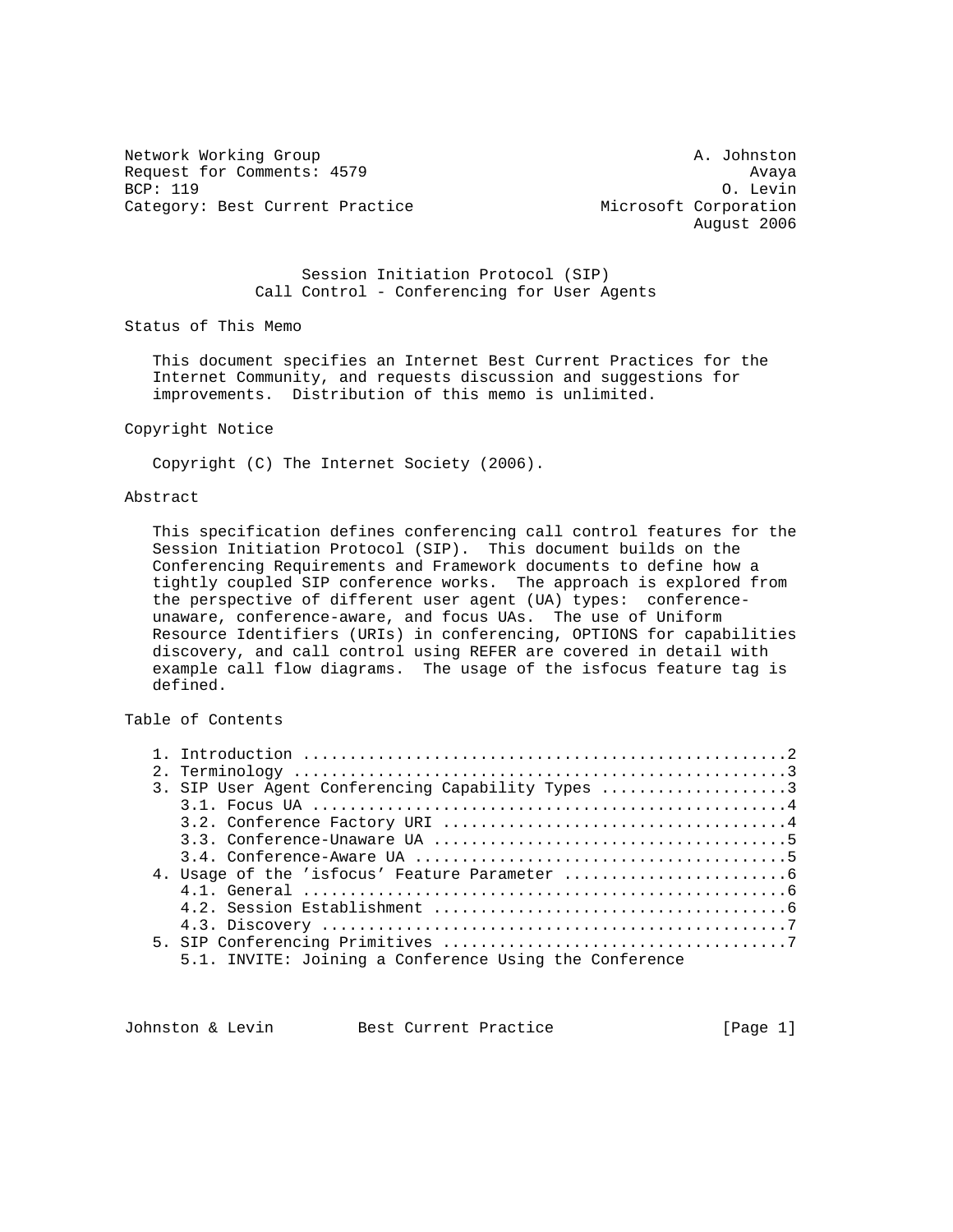|  | 5.2. INVITE: Adding a Participant by the Focus - Dial-Out 11    |
|--|-----------------------------------------------------------------|
|  | 5.3. INVITE: Manually Creating a Conference by Dialing          |
|  | In to a Conferencing Application 15                             |
|  | 5.4. INVITE: Creating a Conference Using Ad-Hoc SIP Methods 16  |
|  | 5.5. REFER: Requesting a Focus to Add a New Resource to         |
|  | a Conference (Dial Out to a New Participant) 18                 |
|  | 5.6. REFER: Requesting a User to Dial in to a Conference        |
|  |                                                                 |
|  | 5.7. REFER with REFER: Requesting a Focus to Refer a            |
|  | Participant to Dial in to the Conference 23                     |
|  | 5.8. Join Header Field: Dialing in to a Conference              |
|  | Using a (3rd Party) Dialog Identifier 26                        |
|  | 5.9. Replaces Header Field: Switching User Agents               |
|  |                                                                 |
|  | 5.10. Replaces Header Field: Transferring a Point-to-Point      |
|  |                                                                 |
|  | 5.11. REFER with BYE: Requesting That the Focus Remove a        |
|  | Participant from a Conference 31                                |
|  |                                                                 |
|  | 5.13. Discovery of URI Properties Using OPTIONS 34              |
|  |                                                                 |
|  |                                                                 |
|  |                                                                 |
|  |                                                                 |
|  |                                                                 |
|  | Appendix A: Creating a Conference by a Conference-Unaware UA 40 |

#### 1. Introduction

 This specification uses the concepts and definitions from the high level requirements [14] and the SIP conferencing framework [8] documents. This approach is applicable to tightly coupled SIP conferences. In this architecture, a user agent (UA), known as a participant, establishes a SIP dialog with another UA, known as a focus. The focus is the central point of control, authentication, and authorization. This specification defines the operation of a focus and participant UAs. Note that only the signalling (SIP) needs to be centralized in this model; the media can be centrally mixed, distributed, or even multicast. For a full discussion of this architecture, see the SIP conferencing framework document [8].

 The approach described in this document implements key functions in the conferencing framework using SIP primitives only. This allows for conducting simple conferences with defined functionalities using SIP mechanisms and conventions. Many other advanced functions can be implemented using additional means, but they are not in the scope of this document.

Johnston & Levin Best Current Practice [Page 2]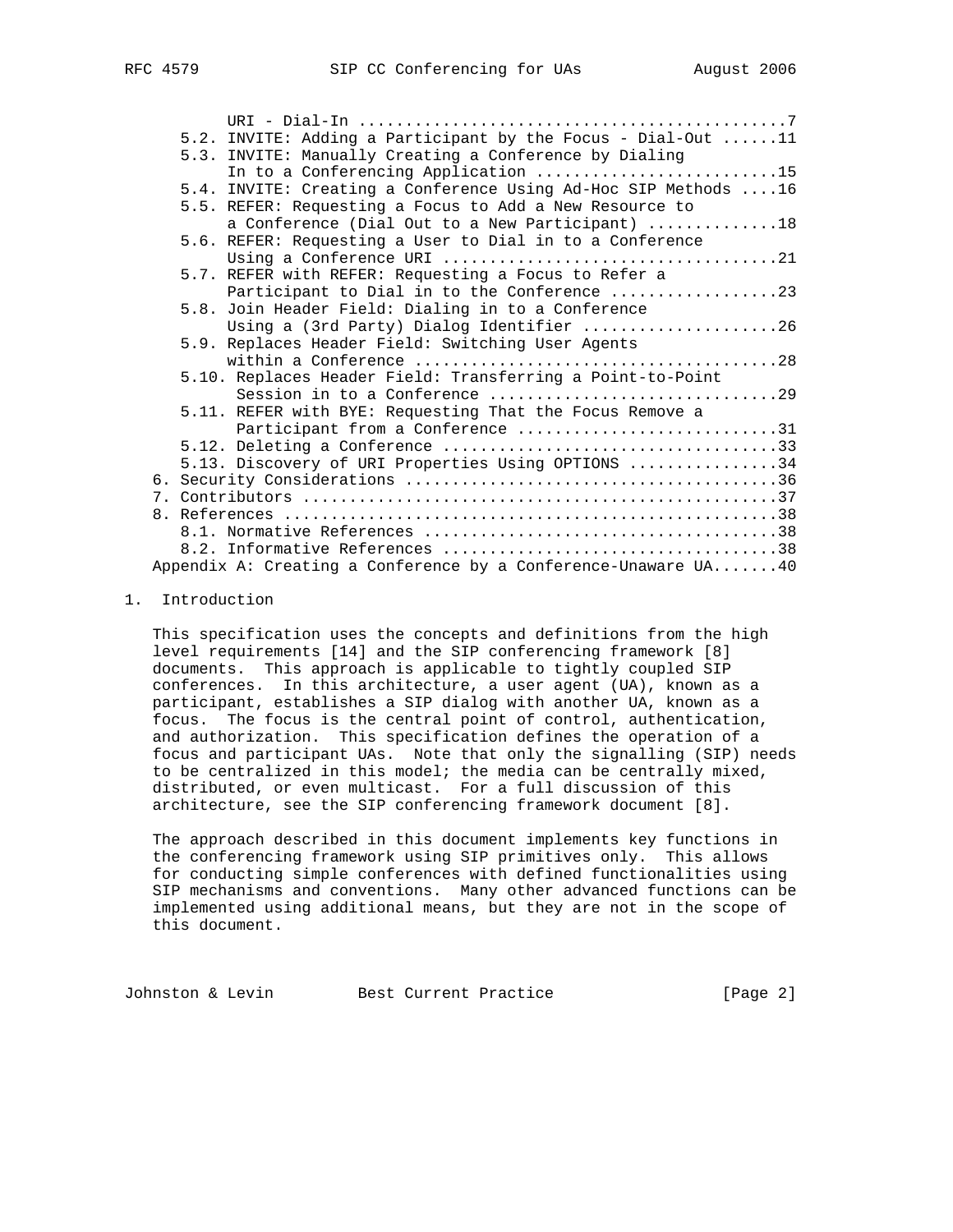This document presents the basic call control (dial-in and dial-out) conferencing building blocks from the UA perspective. Possible applications include ad-hoc conferences and scheduled conferences.

 Note that a single conference can bridge participants that have different capabilities and who potentially have joined the conference by different means (i.e., dial-in, dial-out, scheduled, or ad-hoc).

 The call control and dialog manipulation approach is based on the multiparty framework document [15]. That document defines the basic approach of service design adopted for SIP, which includes the following:

- Definition of primitives, not services
- Signaling model independent
- Invoker oriented
- Primitives make full use of URIs
- Include policies for authentication, authorization, logging, etc.
- Define graceful fallback to baseline SIP

 The use of opaque URIs and the ability to communicate call control context information within a URI (as opposed to using service-related header fields), as discussed in RFC 3087 [11], is fundamental to this approach.

 Capabilities discovery is an important feature of SIP systems, and conferencing systems can make use of such features. For a UA acting as a focus in a conference, this specification defines the usage of the 'isfocus' feature parameter.

2. Terminology

 In this document, the key words "MUST", "MUST NOT", "REQUIRED", "SHALL", "SHALL NOT", "SHOULD", "SHOULD NOT", "RECOMMENDED", "MAY", and "OPTIONAL" are to be interpreted as described in RFC 2119 and indicate requirement levels for compliant implementations [1].

3. SIP User Agent Conferencing Capability Types

 From a conferencing perspective, the framework document outlines a number of possible different SIP components such as conference unaware participant, conference-aware participant, and focus.

 This document applies the concepts above to the SIP call control part of the conferencing components. It defines normative behavior of the SIP UAs in various conferencing situations (referred to later as "scenarios").

Johnston & Levin Best Current Practice [Page 3]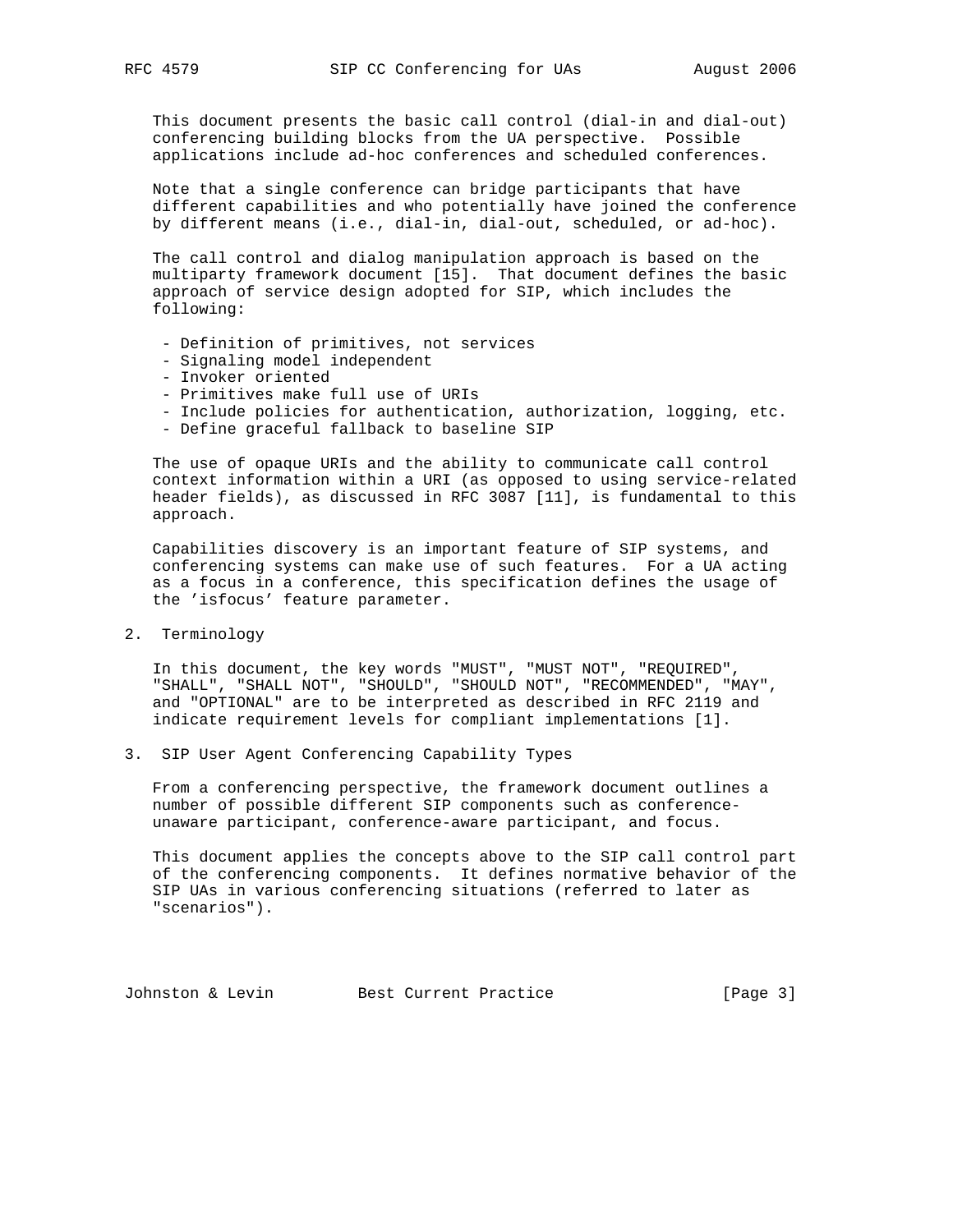# 3.1. Focus UA

 A focus, as defined in the framework, hosts a SIP conference and maintains a SIP signaling relationship with each participant in the conference. A focus contains a conference-aware user agent that supports the conferencing call control conventions as defined in this document.

 A focus SHOULD support the conference package RFC 4575 [9], behave as a notifier for that package, and indicate its support in the Allow- Events header fields in requests and responses. A focus MAY include information about the conference in Session Description Protocol (SDP) bodies sent as part of normal SIP signaling by populating the Session Information, URI, Email Address, and Phone Number SDP fields.

 In order to support advanced features, where a session established between two endpoints can migrate to a centralized conference, a focus SHOULD support the Replaces header field [6].

 A user agent with focus capabilities could be implemented in end user equipment and would be used for the creation of ad-hoc conferences.

 A dedicated conferencing server, whose primary task is to simultaneously host conferences of arbitrary type and size, may allocate and publish a conference factory URI (as defined in the next section) for creating an arbitrary number of ad-hoc conferences (and subsequently their focuses) using SIP call control means.

3.2. Conference Factory URI

 According to the framework, there are many ways in which a conference can be created. A conferencing server implementation is free to choose from these methods, which include non-automated means (such as an Interactive Voice Response (IVR) system), SIP, or any conference control protocol.

 In order to automatically create an arbitrary number of ad-hoc conferences (and subsequently their focuses) using SIP call control means, a globally routable Conference Factory URI can be allocated and published.

 A successful attempt to establish a call to this URI would result in the automatic creation of a new conference and its focus. As a result, note that the Conference Factory URI and the newly created focus URI MAY resolve to different physical devices.

 A scenario showing the use of the conference factory URI is shown in Section 5.4.

Johnston & Levin Best Current Practice [Page 4]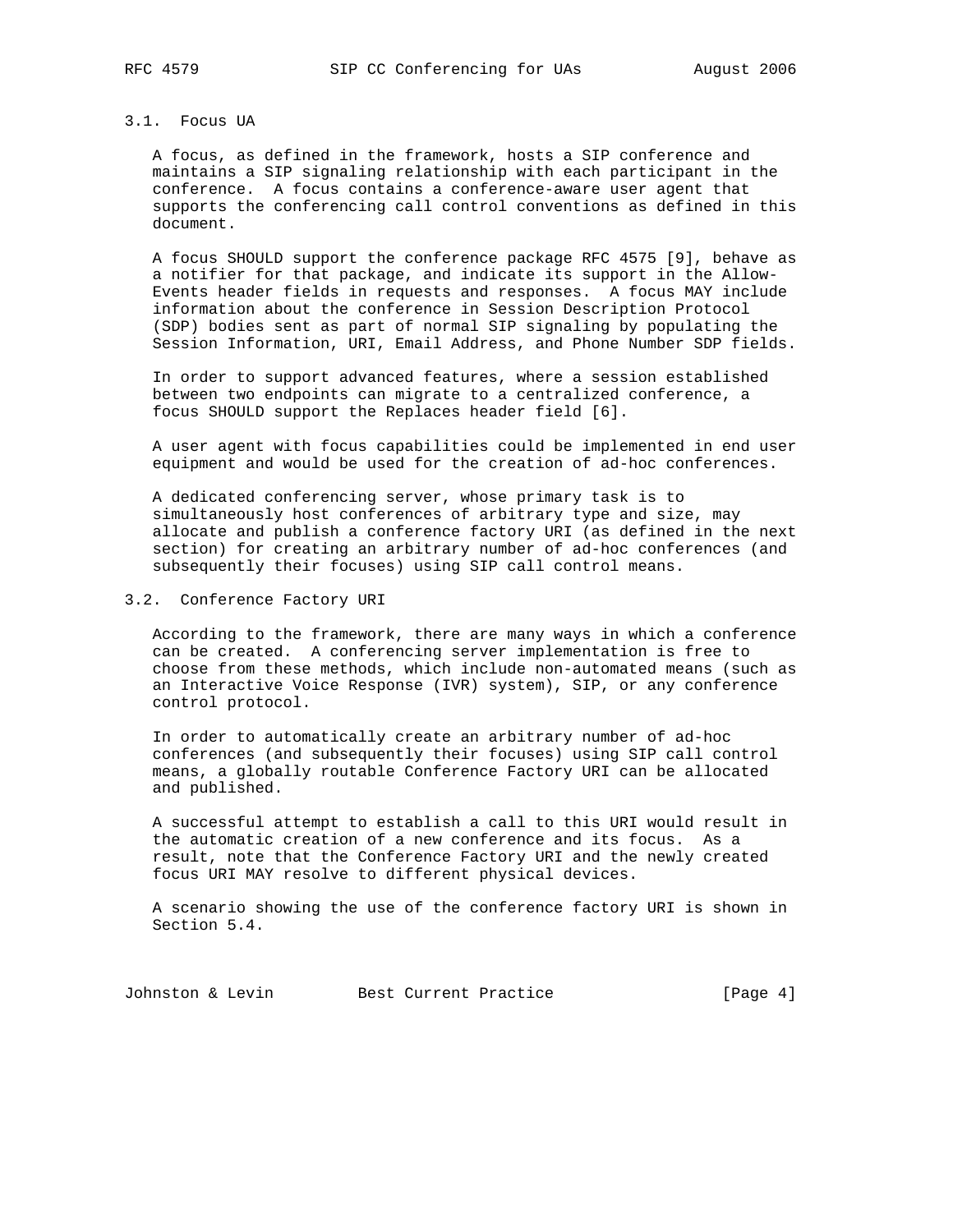# 3.3. Conference-Unaware UA

 The simplest user agent can participate in a conference ignoring all SIP conferencing-related information. The simplest user agent is able to dial in to a conference and to be invited to a conference. Any conferencing information is optionally conveyed to/from it using non-SIP means. Such a user agent would not usually host a conference (at least, not using SIP explicitly). A conference-unaware UA need only support RFC 3261 [2]. Call flows for conference-unaware UAs are not shown in general in this document as they would be identical to those in the SIP call flows document [13].

 Note that the presence of an 'isfocus' feature tag in a Contact header field will not cause interoperability issues between a focus and a conference-unaware UA since it will be treated as an unknown header parameter and ignored, as per standard SIP behavior.

## 3.4. Conference-Aware UA

 A conference-aware user agent supports SIP conferencing call control conventions defined in this document as a conference participant, in addition to support of RFC 3261 [2]. A conference-aware UA should be able to process SIP redirections such as described in Section 8.1.3.4 of RFC 3261.

 A conference-aware UA MUST recognize the 'isfocus' feature parameter. A conference-aware UA SHOULD support REFER [4], SIP events [3], and the conferencing package [9].

 A conference-aware UA SHOULD subscribe to the conference package if the 'isfocus' parameter is in the remote target URI of a dialog and if the conference package is listed by a focus in an Allow-Events header field. The SUBSCRIBE to the conference package SHOULD be sent outside any INVITE-initiated dialog. A termination of the INVITE dialog with a BYE does not necessarily terminate the SUBSCRIBE dialog.

 A conference-aware UA MAY render to the user any information about the conference obtained from the SIP header fields and SDP fields from the focus.

 A conference-aware UA SHOULD render to the user any information about the conference obtained from the SIP conference package.

Johnston & Levin Best Current Practice [Page 5]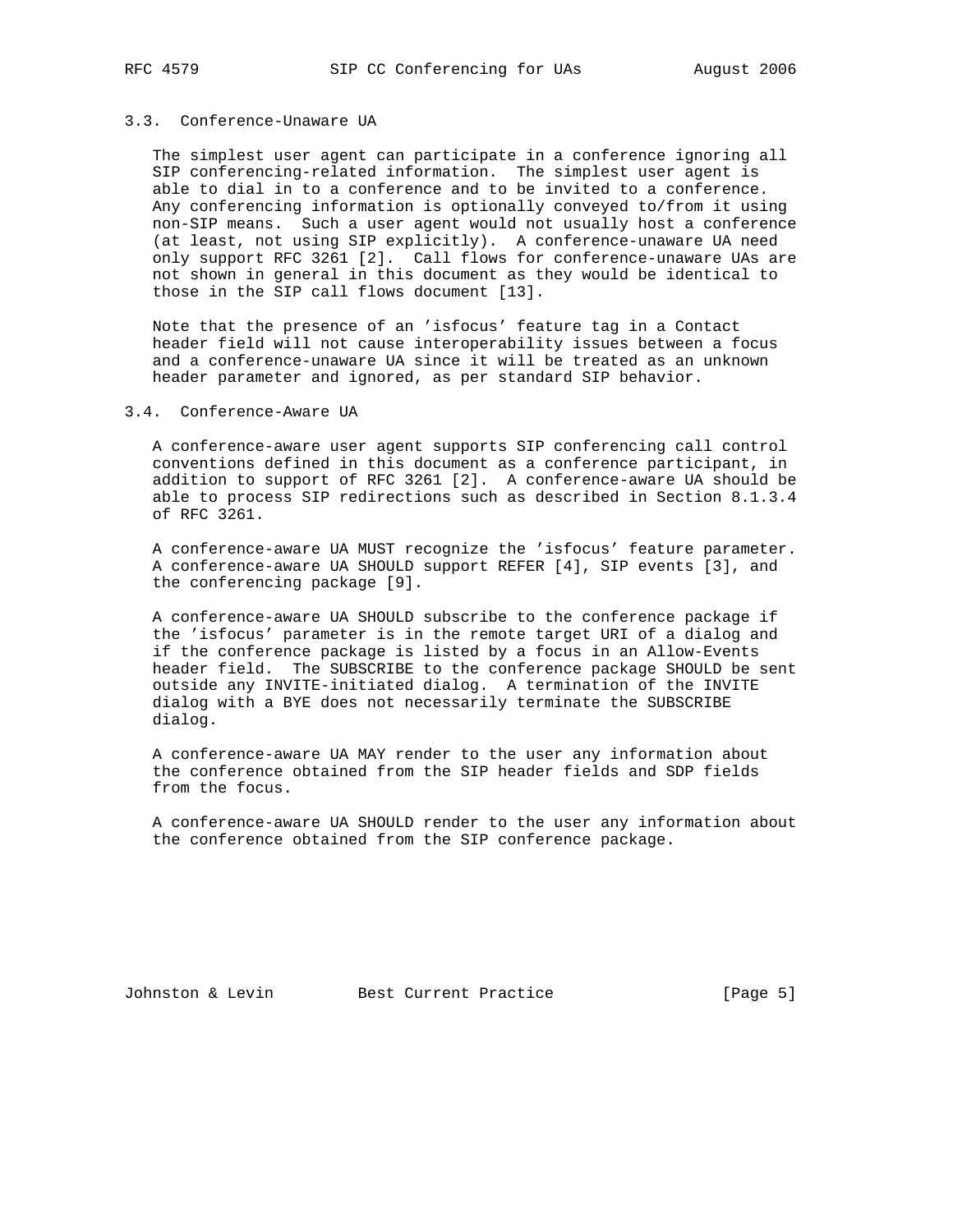- 4. Usage of the 'isfocus' Feature Parameter
- 4.1. General

 The main design guidelines for the development of SIP extensions and conventions for conferencing are to define the minimum number of extensions and to have seamless backward compatibility with conference-unaware SIP UAs. The minimal requirement for SIP is being able to express that a dialog is a part of a certain conference referenced to by a URI. As a result of these extensions, it is possible to do the following using SIP:

- Create a conference
- Join a conference
- Invite a user to a conference
- Expel a user by third party
- Discover if a URI is a conference URI
- Delete a conference

 The approach taken is to use the feature parameter 'isfocus' to express that a SIP dialog belongs to a conference. The use of feature parameters in Contact header fields to describe the characteristics and capabilities of a UA is described in the User Agent Capabilities document [5], which includes the definition of the 'isfocus' feature parameter.

# 4.2. Session Establishment

 In session establishment, a focus MUST include the 'isfocus' feature parameter in the Contact header field unless the focus wishes to hide the fact that it is a focus. To a participant, the feature parameter will be associated with the remote target URI of the dialog. It is an indication to a conference-aware UA that the resulting dialog belongs to a conference, identified by the URI in the Contact header field, and that the call control conventions defined in this document can be applied.

 By their nature, the conferences supported by this specification are centralized. Therefore, typically a conferencing system needs to allocate a SIP conference URI such that SIP requests to this URI are not forked and are routed to a dedicated conference focus. For example, a globally accessible SIP conference could be well constructed with a conference URI using a Globally Routable User Agent URI (GRUU) (defined in [16]), because of its ability to support the non-forking and global routability requirements.

Johnston & Levin Best Current Practice [Page 6]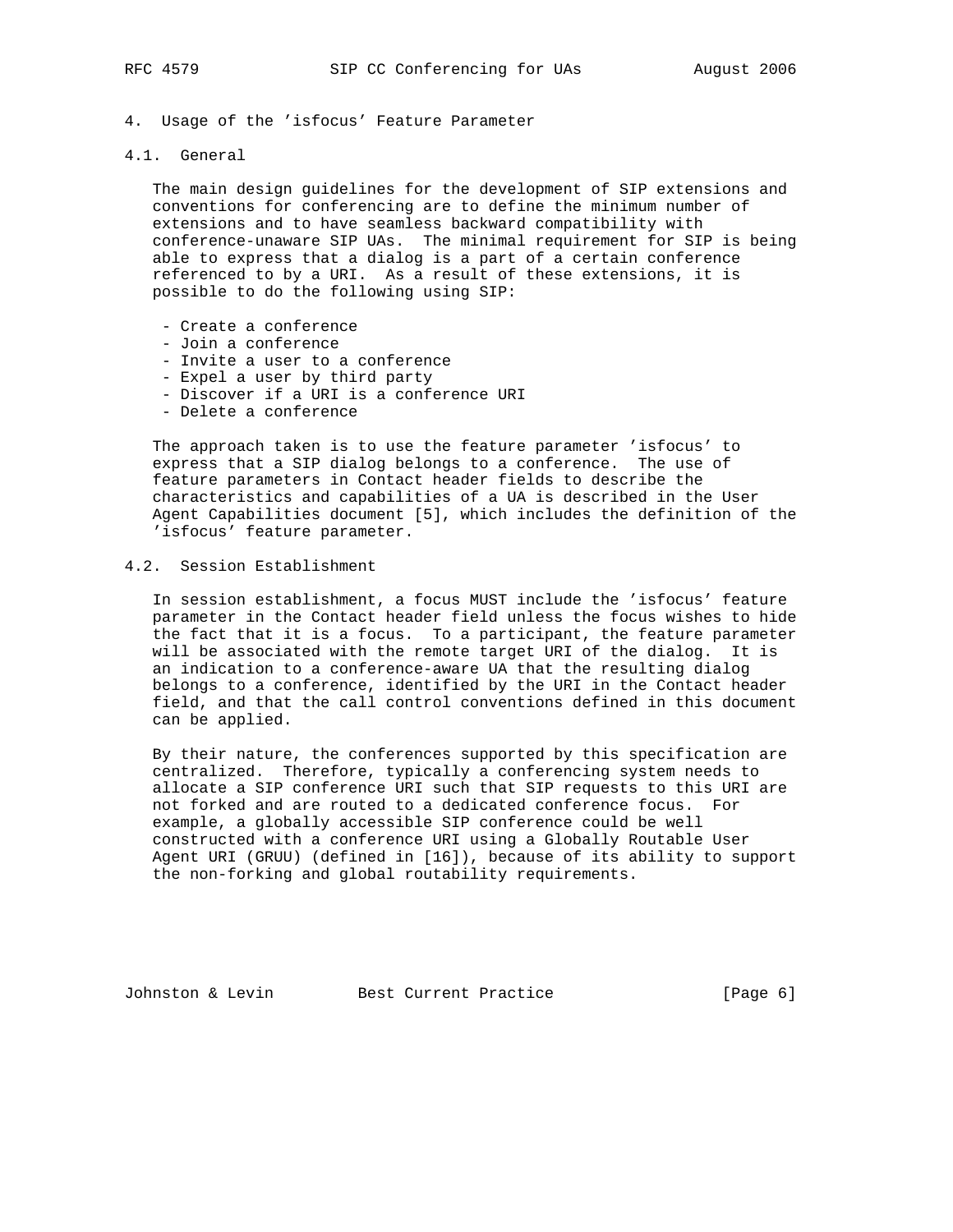# 4.3. Discovery

 Using the mechanism described in this section, it is possible, given an opaque URI, to determine if it belongs to a certain conference (i.e., meaning that it is a conference URI) or not. This discovery function can be implemented in SIP using an OPTIONS request, and can be done either inside an active dialog or outside a dialog. A focus MUST include the 'isfocus' feature parameter in a 200 OK response to an OPTIONS unless the focus wishes to hide the fact that it is a focus.

#### 5. SIP Conferencing Primitives

 The SIP conferencing call control flows presented in this section are the call control building blocks for various SIP conferencing applications as described in the conferencing requirements [14] and framework [8] documents. The major design goal is that the same SIP conferencing primitives would be used by user agents having different conferencing capabilities and implementing different applications.

### 5.1. INVITE: Joining a Conference Using the Conference URI - Dial-In

 In this section, a user knows the conference URI and "dials in" to join this conference. The focus will authenticate the participant and apply authorization policy before allowing the participant to join the conference.

 If the UA is the first participant of the conference to dial-in, it is likely that this INVITE will activate the focus and hence the conference. However, the conference URI must have been reserved prior to its use.

 If the conference is up and running already, the dialing-in participant is joined to the conference by its focus.

 To join an existing specific conference, a UA will send an INVITE with the Request-URI set to the conference URI. The focus MUST include the 'isfocus' feature parameter in the Contact header field of the 200 OK response to the INVITE.

Johnston & Levin Best Current Practice [Page 7]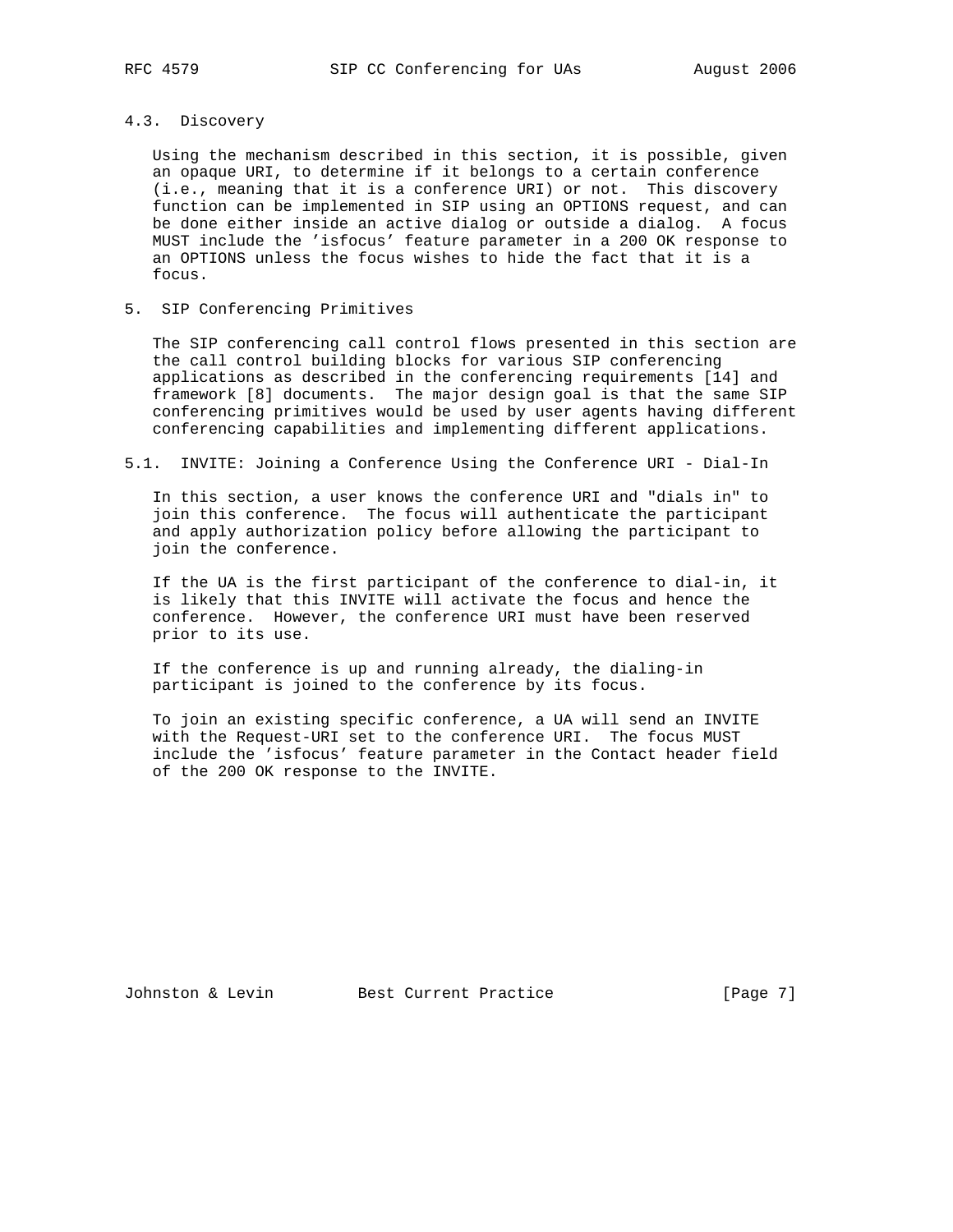Alice Focus Bob Carol | | | Carol joins the conference | | | | | INVITE sip:Conf-ID F1 | | |<----------------------------------------| 180 Ringing F2 | |---------------------------------------->| 200 OK Contact:Conf-ID;isfocus F3 | |---------------------------------------->| ACK F4 | |<----------------------------------------| | | RTP | | |<=======================================>| SUBSCRIBE sip:Conf-ID F5 | |<----------------------------------------| 200 OK F6 | |---------------------------------------->| NOTIFY F7 | |---------------------------------------->| | | 200 OK F8 | | |<----------------------------------------|

An example call flow for joining a conference is shown in Figure 1.

Figure 1. A Participant Joins a Conference Using the Conference URI.

```
 F1 INVITE sip:3402934234@conf.example.com SIP/2.0
      Via: SIP/2.0/UDP client.chicago.example.com
      ;branch=z9hG4bKhjhs8ass83
      Max-Forwards: 70
      To: <sip:3402934234@conf.example.com>
     From: Carol <sip:carol@chicago.example.com>;tag=32331
      Call-ID: d432fa84b4c76e66710
      CSeq: 45 INVITE
      Contact: <sip:carol@client.chicago.example.com>
      Allow: INVITE, ACK, CANCEL, OPTIONS, BYE, REFER,
       SUBSCRIBE, NOTIFY
      Allow-Events: dialog
      Accept: application/sdp, message/sipfrag
      Supported: replaces
      Content-Type: application/sdp
      Content-Length: ...
```
(SDP not shown)

Johnston & Levin Best Current Practice [Page 8]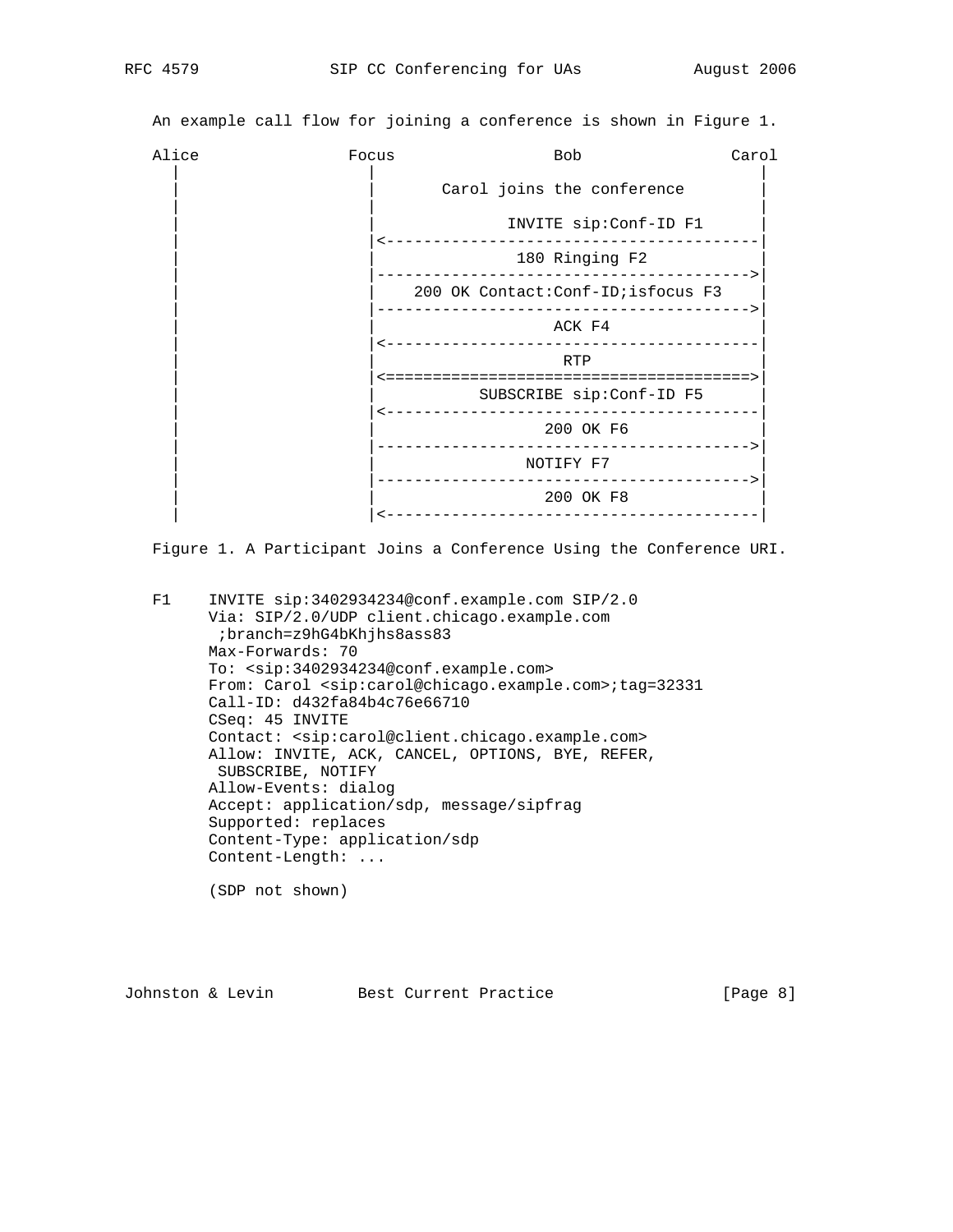F3 SIP/2.0 200 OK Via: SIP/2.0/UDP client.chicago.example.com ;branch=z9hG4bKhjhs8ass83;received=192.0.2.4 To: <sip:3402934234@conf.example.com>;tag=733413 From: Carol <sip:carol@chicago.example.com>;tag=32331 Call-ID: d432fa84b4c76e66710 CSeq: 45 INVITE Contact: <sip:3402934234@conf.example.com>;isfocus Allow: INVITE, ACK, CANCEL, OPTIONS, BYE, REFER, SUBSCRIBE, NOTIFY Allow-Events: dialog, conference Accept: application/sdp, application/conference-info+xml, message/sipfrag Supported: replaces, join, gruu Content-Type: application/sdp Content-Length: ...  $v=0$  o=focus431 2890844526 2890842807 IN IP4 ms5.conf.example.com  $s =$  i=Example Conference Hosted by Example.com u=http://conf.example.com/3402934234 e=3402934234@conf-help.example.com p=+1-888-2934234 c=IN IP4 ms5.conf.example.com t=0 0 m=audio 49170 RTP/AVP 0 m=video 51372 RTP/AVP 31 F5 SUBSCRIBE sip:3402934234@conf.example.com SIP/2.0 Via: SIP/2.0/UDP client.chicago.example.com ;branch=z9hG4bKdf334 Max-Forwards: 70 To: <sip:3402934234@conf.example.com> From: Carol <sip:carol@chicago.example.com>;tag=43524545 Call-ID: k3l43id034ksereree CSeq: 22 SUBSCRIBE Contact: <sip:carol@client.chicago.example.com> Allow: INVITE, ACK, CANCEL, OPTIONS, BYE, REFER, SUBSCRIBE, NOTIFY Event: conference Accept: application/conference-info+xml Supported: replaces Content-Length: 0

Johnston & Levin Best Current Practice [Page 9]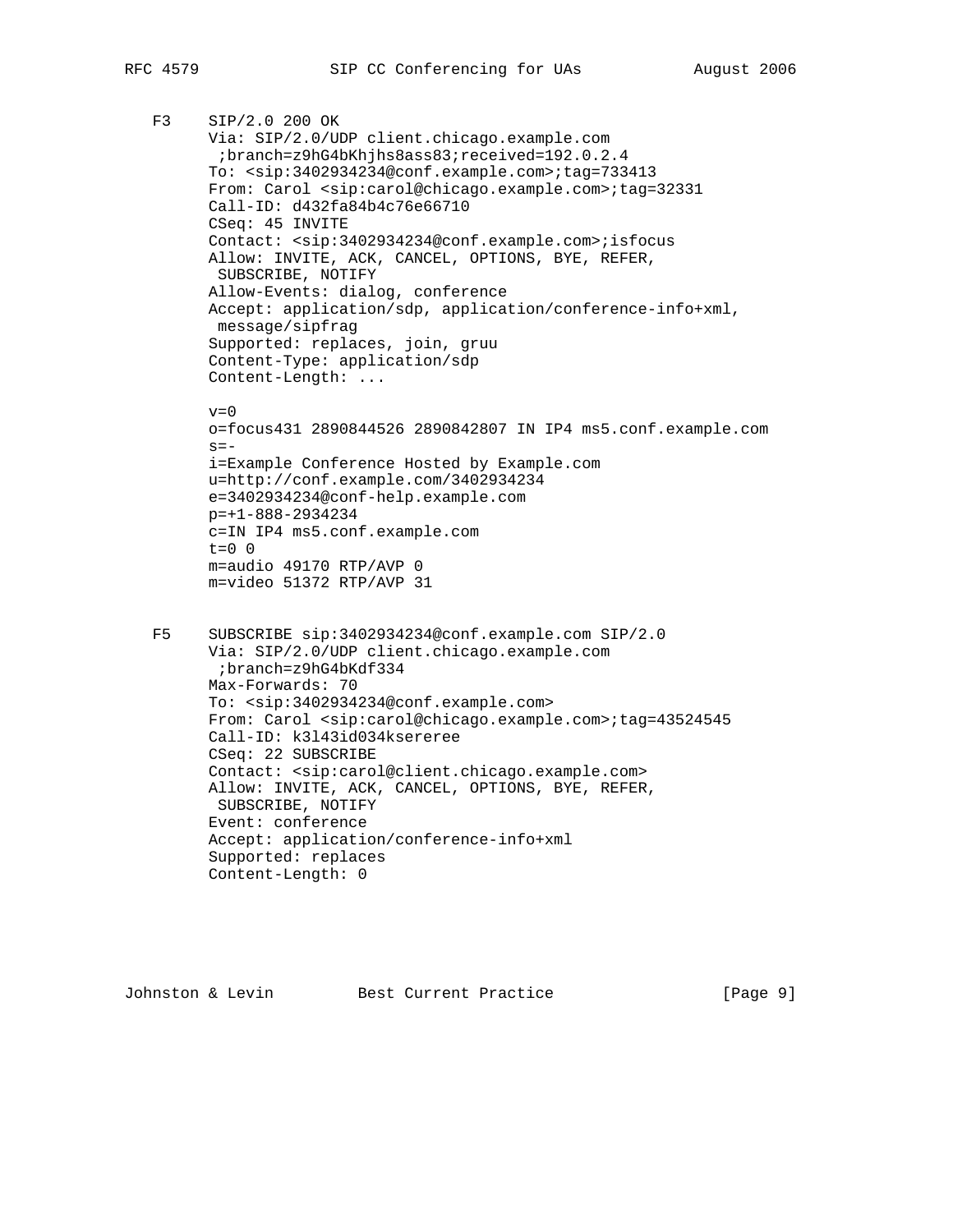```
 F7 NOTIFY sip:carol@chicago.example.com SIP/2.0
      Via: SIP/2.0/UDP ms5.conf.example.com;branch=z9hG4bK3343d1
      Max-Forwards: 70
      To: Carol <sip:carol@chicago.example.com>;tag=43524545
      From: <sip:3402934234@conf.example.com>;tag=a3343df32
      Call-ID: k3l43id034ksereree
      CSeq: 34321 NOTIFY
      Contact: <sip:3402934234@conf.example.com>;isfocus
      Allow: INVITE, ACK, CANCEL, OPTIONS, BYE, REFER,
      SUBSCRIBE, NOTIFY
      Event: conference
      Accept: application/sdp, message/sipfrag
      Subscription-State: active;expires=3600
      Supported: replaces, join, gruu
      Content-Type: application/conference-info+xml
      Content-Length: ...
      <conference-info version="0" state="full"
       entity="sip:3402934234@conf.example.com">
       <conference-description>
        <conf-uris>
         <entry>
          <uri>tel:+18882934234</uri>
         </entry>
        </conf-uris>
       </conference-description>
       <users>
        <user entity="sip:carol@chicago.example.com" state="full">
         <display-text>Carol</display-text>
         <endpoint entity="sip:carol@client.chicago.example.com">
          <status>connected</status>
          <joining-method>dialed-in</joining-method>
          <media id="1">
           <display-text>Main Audio</display-text>
           <type>audio</type>
           <src-id>583398</src-id>
           <status>sendrecv</status>
          </media>
          <media id="2">
           <type>video</type>
           <src-id>345212</src-id>
           <status>sendrecv</status>
          </media>
         </endpoint>
        </user>
       </users>
      </conference-info>
```
Johnston & Levin Best Current Practice [Page 10]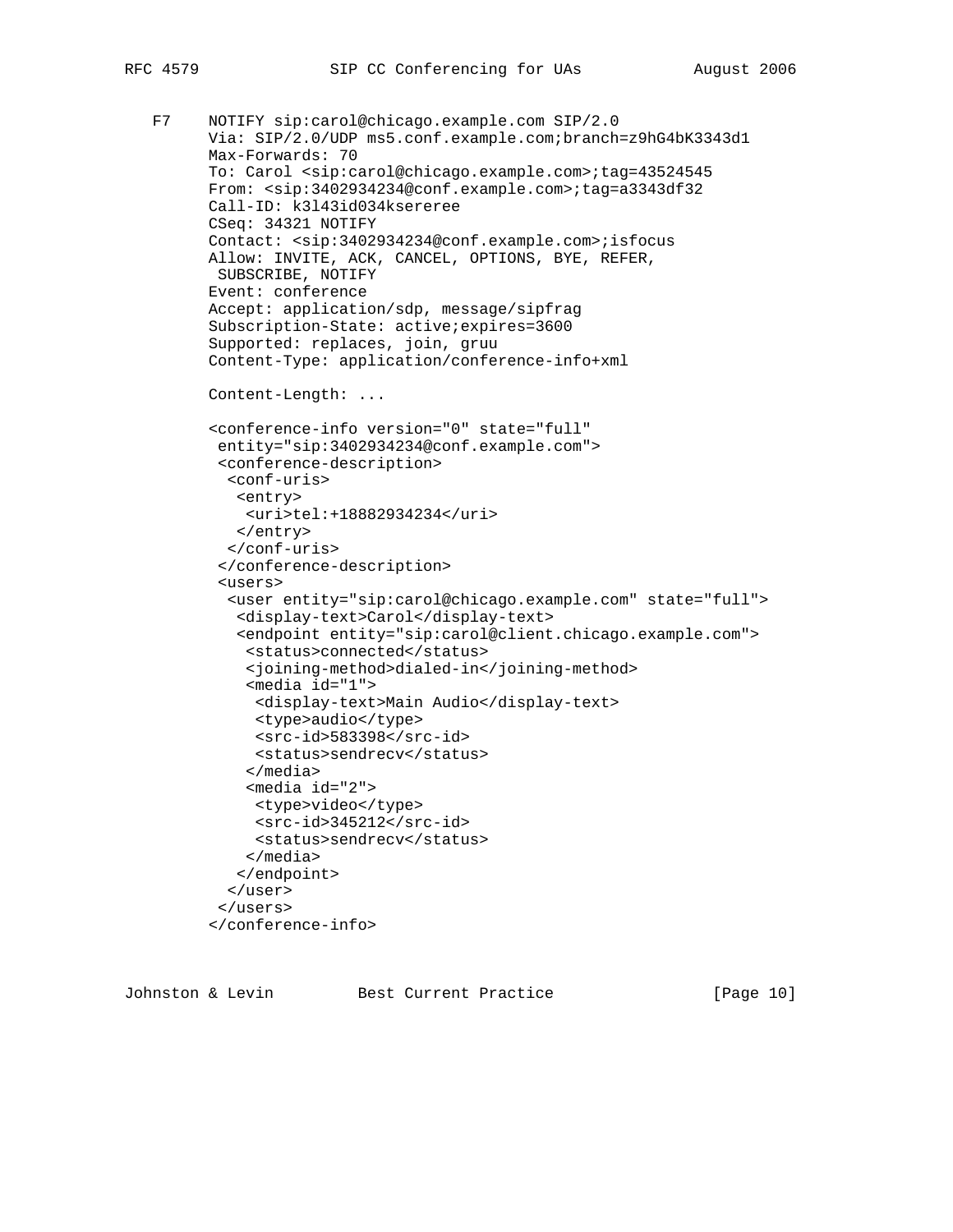# 5.2. INVITE: Adding a Participant by the Focus - Dial-Out

 To directly add a participant to a conference, a focus SHOULD send an INVITE to the participant containing a Contact header field with the conference URI and the 'isfocus' feature parameter.

 Note that a conference-unaware UA would simply ignore the conferencing information and treat the session (from a SIP perspective) as a point-to-point session. This is because standard RFC 3261 [2] behavior is to ignore unknown header parameters such as 'isfocus'.

 An example call flow is shown in Figure 2. It is assumed that Alice is already a participant of the conference. The focus invites Carol to the conference by sending an INVITE. After the session is established, Carol subscribes to the conference URI. It is important to note that there is no dependency on Carol's SUBSCRIBE (F5) and the NOTIFY to Alice (F9) -- they occur asynchronously and independently.

Johnston & Levin Best Current Practice [Page 11]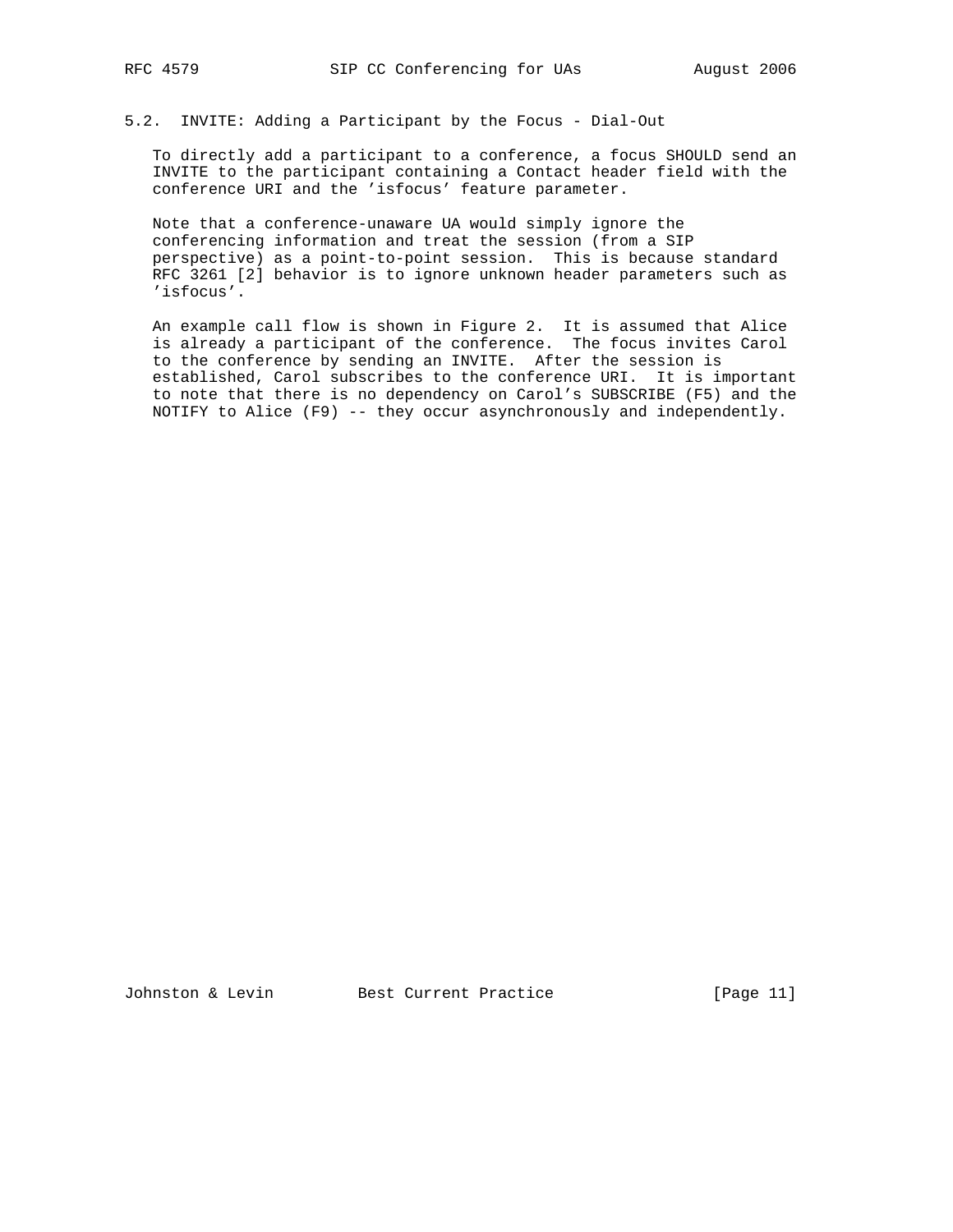

Figure 2. A Focus "Dials Out" to Add a Participant to the Conference.

 F7 NOTIFY sip:carol@chicago.example.com SIP/2.0 Via: SIP/2.0/UDP ms5.conf.example.com;branch=z9hG4bK3343d1 Max-Forwards: 70 To: Carol <sip:carol@chicago.example.com>;tag=43524545 From: <sip:3402934234@conf.example.com>;tag=a3343df32 Call-ID: k3l43id034ksereree CSeq: 34321 NOTIFY Contact: <sip:3402934234@conf.example.com>;isfocus Allow: INVITE, ACK, CANCEL, OPTIONS, BYE, REFER, SUBSCRIBE, NOTIFY Event: conference Accept: application/sdp, message/sipfrag Subscription-State: active;expires=3600 Supported: replaces, gruu Content-Type: application/conference-info+xml Content-Length: ...

| Johnston & Levin | Best Current Practice |  | [Page $12$ ] |  |
|------------------|-----------------------|--|--------------|--|
|------------------|-----------------------|--|--------------|--|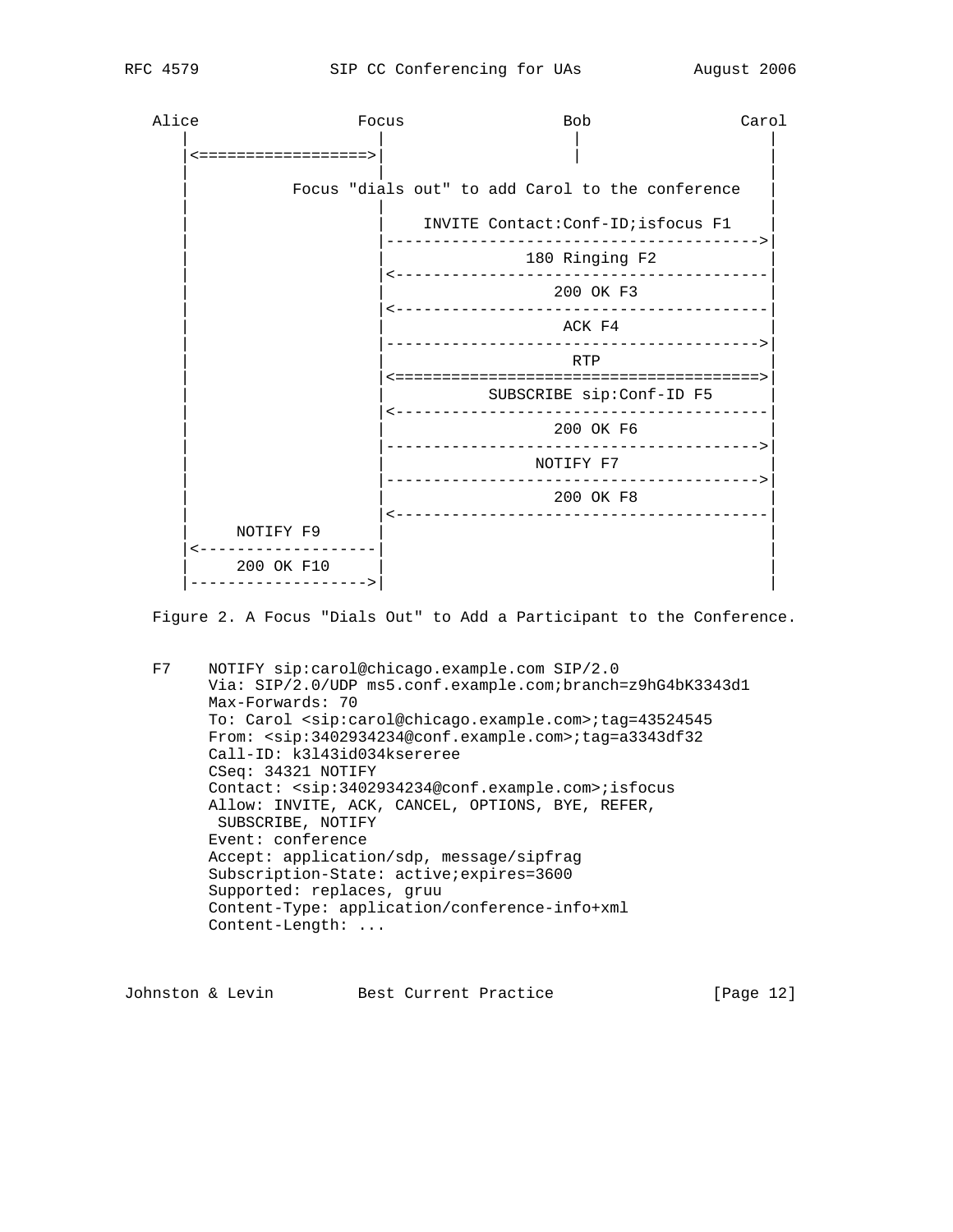```
 <conference-info version="0" state="full"
entity="sip:3402934234@conf.example.com">
<conference-description>
  <conf-uris>
  <entry>
    <uri>tel:+18882934234</uri>
  </entry>
 </conf-uris>
 </conference-description>
<users>
  <user entity="sip:alice@atlanta.example.com" state="full">
  <display-text>Alice</display-text>
   <endpoint entity="sip:alice@client.atlanta.example.com">
    <status>connected</status>
    <joining-method>dialed-in</joining-method>
    <media id="3">
     <display-text>Main Audio</display-text>
     <type>audio</type>
     <src-id>647231</src-id>
     <status>sendrecv</status>
    </media>
    <media id="4">
    <type>video</type>
    <src-id>21345</src-id>
     <status>sendrecv</status>
    </media>
   </endpoint>
  </user>
  <user entity="sip:carol@chicago.example.com" state="full">
   <display-text>Carol</display-text>
  <endpoint entity="sip:carol@client.chicago.example.com">
    <status>connected</status>
    <joining-method>dialed-out</joining-method>
    <media id="1">
     <display-text>Main Audio</display-text>
     <type>audio</type>
     <src-id>583398</src-id>
     <status>sendrecv</status>
    </media>
    <media id="2">
     <type>video</type>
     <src-id>345212</src-id>
     <status>sendrecv</status>
    </media>
   </endpoint>
  </user>
</users>
</conference-info>
```

| Johnston & Levin | Best Current Practice | [Page 13] |
|------------------|-----------------------|-----------|
|------------------|-----------------------|-----------|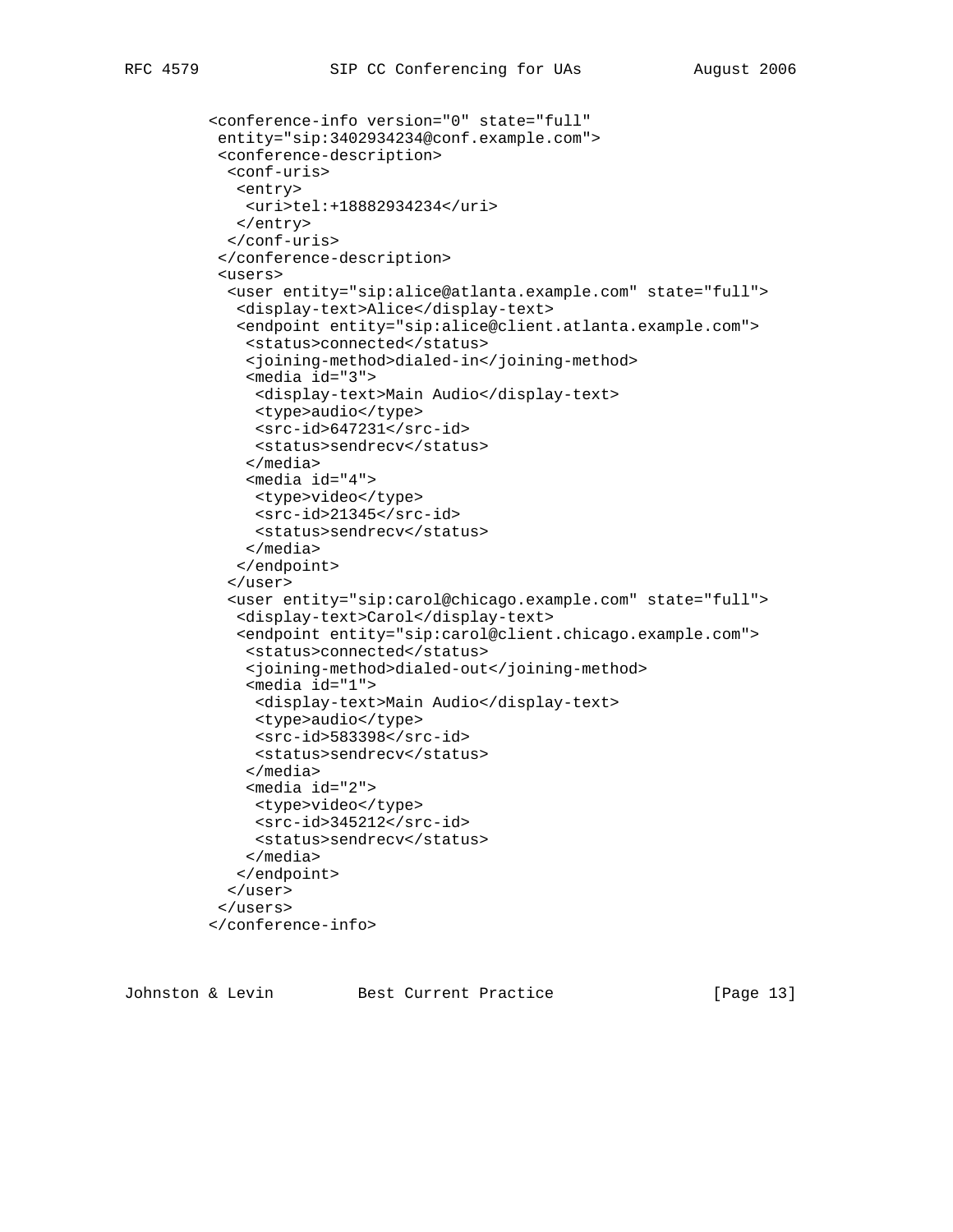```
 F9 NOTIFY sip:alice@atlanta.example.com SIP/2.0
      Via: SIP/2.0/UDP ms5.conf.example.com;branch=z9hG4bK3432
      Max-Forwards: 70
      To: Alice <sip:alice@atlanta.example.com>;tag=43524545
      From: <sip:3402934234@conf.example.com>;tag=a3343df32
      Call-ID: 8820450524545
      CSeq: 998 NOTIFY
      Contact: <sip:3402934234@conf.example.com>;isfocus
      Allow: INVITE, ACK, CANCEL, OPTIONS, BYE, REFER,
      SUBSCRIBE, NOTIFY
      Event: conference
      Accept: application/sdp, message/sipfrag
      Subscription-State: active;expires=2450
      Supported: replaces, gruu
      Content-Type: application/conference-info+xml
      Content-Length: ...
      <conference-info version="1" state="partial"
       entity="sip:3402934234@conf.example.com">
       <users>
        <user entity="sip:carol@chicago.example.com" state="full">
         <display-text>Carol</display-text>
         <endpoint entity="sip:carol@client.chicago.example.com">
          <status>connected</status>
          <joining-method>dialed-out</joining-method>
          <media id="1">
           <display-text>Main Audio</display-text>
           <type>audio</type>
           <src-id>583398</src-id>
           <status>sendrecv</status>
          </media>
          <media id="2">
          <type>video</type>
          <src-id>345212</src-id>
          <status>sendrecv</status>
          </media>
         </endpoint>
        </user>
       </users>
      </conference-info>
```
Johnston & Levin Best Current Practice [Page 14]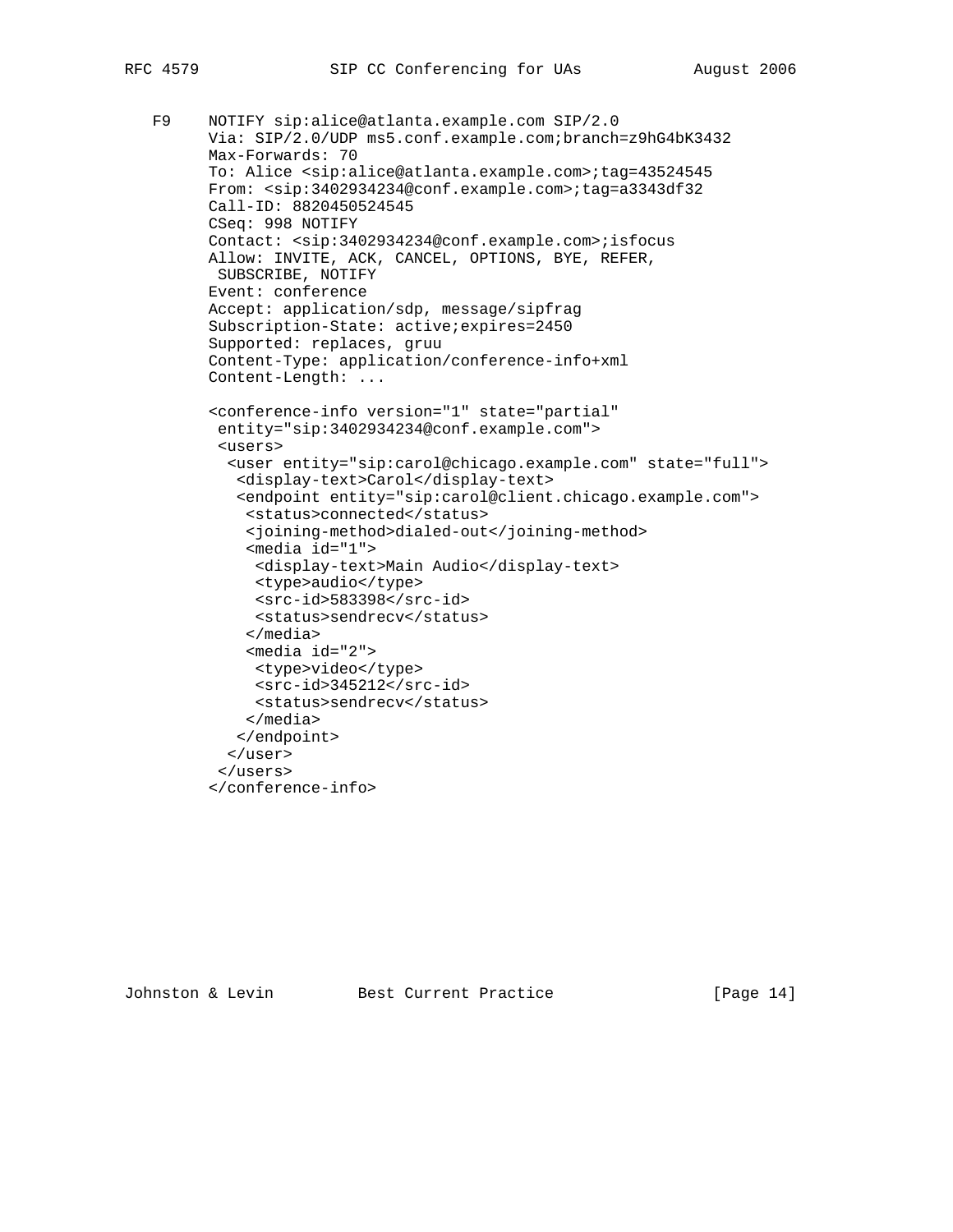5.3. INVITE: Manually Creating a Conference by Dialing in to a Conferencing Application

 In this section, a user sends an INVITE to a conference server application. The application (such as an IVR system or a web page) is implemented because the system requires additional input from the user before it is able to create a conference. After a normal dialog is established, additional information is received and the conference together with its focus are created. Since the UA is now in a dialog with a focus, the focus will re-INVITE the user with the conference URI in Contact with the 'isfocus' feature parameter.

 Alternatively, the additional information can be provided by the user during an early dialog (see RFC 3261 [2] for a discussion of early dialogs in SIP). This could be accomplished by a 183 Session Progress response sent by the conferencing application. After the conference is created, the conference URI would then be returned in a Contact in the 200 OK.

 Note that since this flow is all about human interaction with a conferencing application, any errors and failures will be returned to the human (recorded announcements, error tones, etc.).

 As discussed in the conferencing framework, the conference URI must be unique across all distinct conferences within the same domain. In general, the user part of a conference URI will contain a pseudo random string.

 An example call flow is shown in Figure 3. In this example, Alice uses a conference application that is triggered when Alice sends an INVITE to the conference application. In this example, Conf-App is used to represent the conference application URI. Alice's conference-aware UA learns of the existence of the conference from the 'isfocus' feature parameter and subscribes to the conference package to receive notifications of the conference state.

Johnston & Levin Best Current Practice [Page 15]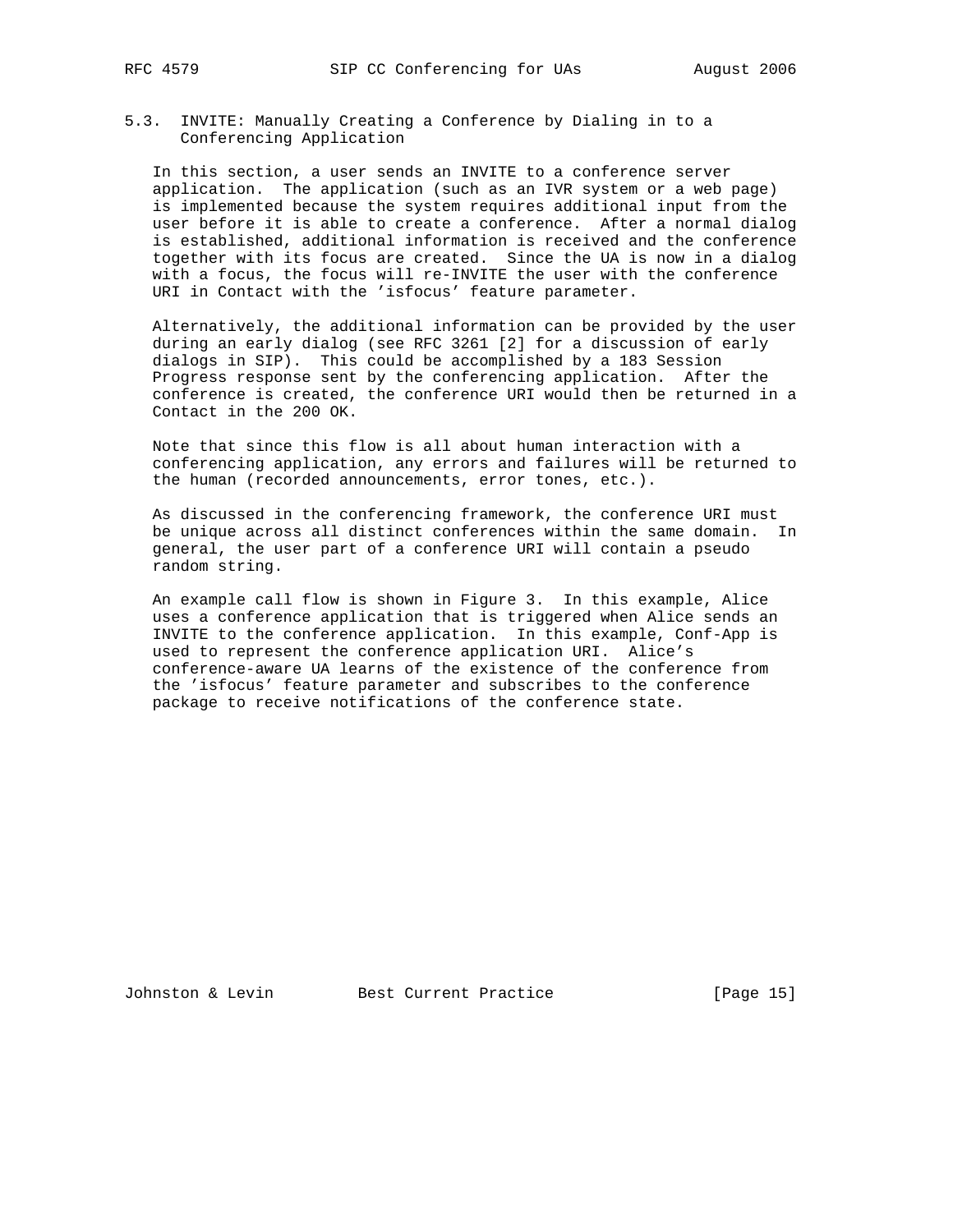Alice Focus Bob Carol | | | | Alice establishes session with conference application. | | | | | INVITE sip:Conf-App F1 | | |------------------->| | | 180 Ringing F2 |<-------------------| | | 200 OK F3 |<-------------------| | | ACK F4 |------------------->| | | | RTP | | | |<==================>| | | | | | | Alice uses the application to create the conference. | | | | | INVITE Contact:Conf-ID;isfocus F5 | | |<-------------------| | | 200 OK F6 |------------------->| | | ACK F7 |<-------------------| | | | RTP | | | |<==================>| | | | | | | SUBSCRIBE sip:Conf-ID F8 |------------------->| | | 200 OK F9 |<-------------------| | | NOTIFY F10 |<-------------------| | | 200 OK F11 |------------------->| | |

Figure 3. A Participant Creates a Conference Using an Application.

5.4. INVITE: Creating a Conference Using Ad-Hoc SIP Methods

 This section addresses creating a conference by using ad-hoc SIP means. The conference factory URI (as defined in Section 3.2) is used to automatically create the conference in this example. This is different from the previous scenario in that no human intervention is required -- an automaton can create the conference and add participants. Since the conference does not need to be scheduled or reserved, but is created "on the fly", it is an "ad-hoc" conference creation.

Johnston & Levin Best Current Practice [Page 16]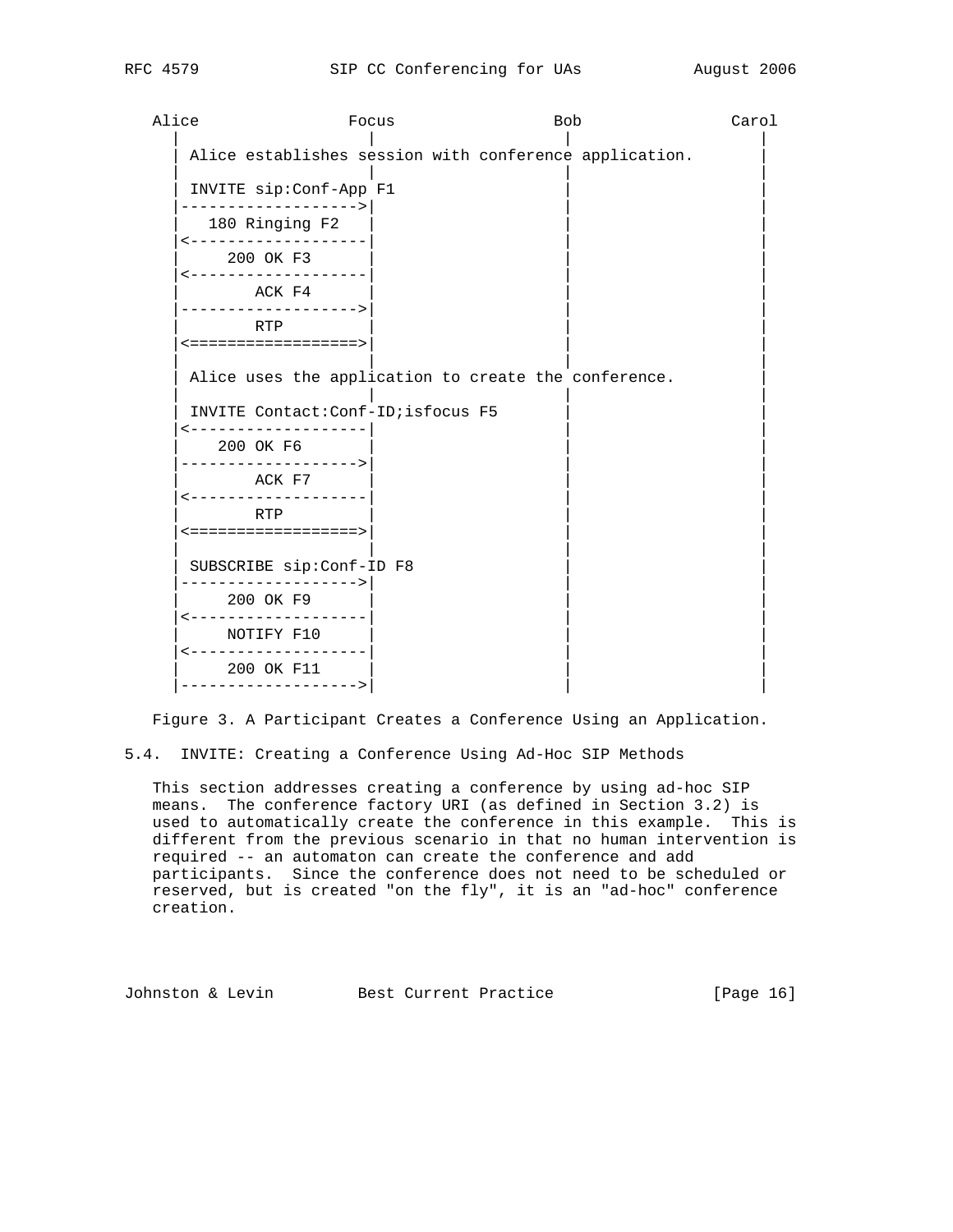The benefit of this approach is that the conference URI need not be known to the user; instead it is created by a focus and used by the participants' UAs. The main difference between this scenario and Section 5.3 is that no user intervention (IVR, web page form, etc.) is required to create the conference.

 The SIP URI of the conference factory can be provisioned in the UA (as in a "create new conference" button on a SIP phone) or can be discovered using other means.

 A SIP entity (such as conferencing server) can distinguish this INVITE request as a request to create a new ad-hoc conference from a request to join an existing conference by the Request-URI. That is, although both requests may route to the same application, the differing services requested can be identified by the differing URIs in the request itself.

 Assuming that all security and policy requirements have been met, a new conference will be created with the Contact URI returned in the 200 OK being the conference URI. The Contact header field MUST contain the 'isfocus' feature parameter to indicate that this URI is for a conference.

 An example call flow is shown in Figure 4. Note that Conf-Factory is shorthand for the conference factory URI and Conf-ID Is short for the conference URI. In this flow, Alice has a conference-aware UA and creates a conference by sending an INVITE to the conference factory URI. The conference factory application creates the conference and redirects Alice to the focus using a 302 Moved Temporarily response. Note that with proxy recursion as part of normal RFC 3261 [2] behavior, Alice may never see the redirect but may just receive the responses from the focus starting with message F5. Once the media session is established, Alice subscribes to the conference URI obtained through the Contact in the 200 OK response from the focus.

Johnston & Levin Best Current Practice [Page 17]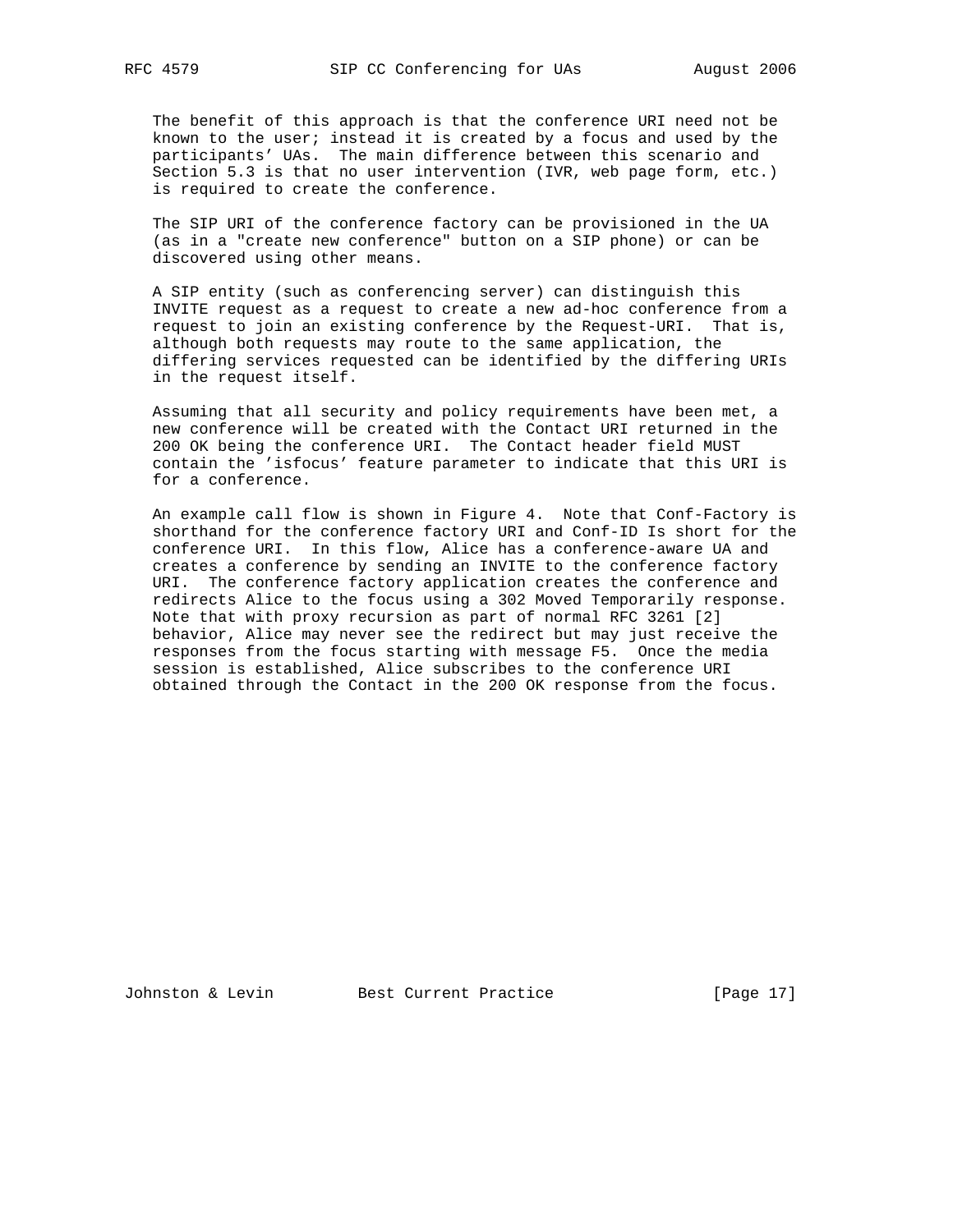| Alice Conf-Factory App                                                             | Focus | <b>Bob</b> |
|------------------------------------------------------------------------------------|-------|------------|
| Alice creates the conference.                                                      |       |            |
| INVITE sip:Conf-Factory F1<br>----------------->                                   |       |            |
| 302 Moved Contact: Conf-ID; isfocus F2                                             |       |            |
| --------------------<br>ACK F3                                                     |       |            |
| -----------------><br>INVITE sip:Conf-ID F4<br>----------------------------------- |       |            |
| 180 Ringing F5<br>______________________________                                   |       |            |
| 200 OK Contact: Conf-ID; isfocus F6                                                |       |            |
| ACK F7                                                                             |       |            |
| <b>RTP</b>                                                                         |       |            |
| Alice subscribes to the conference URI.<br>SUBSCRIBE sip:Conf-ID F8                |       |            |
| 200 OK F9                                                                          |       |            |
| NOTIFY F10                                                                         |       |            |
|                                                                                    |       |            |
| 200 OK F11                                                                         |       |            |

Figure 4. Creation of a Conference Using SIP Ad-Hoc Methods.

5.5. REFER: Requesting a Focus to Add a New Resource to a Conference (Dial Out to a New Participant)

 A SIP conference URI can be used to inject different kinds of information into the conference. Examples include new participants, new real-time media sources, new IM messages, and pointers to passive information references (such as HTTP URIs).

 To request that the focus add a new information resource to the specified conference, any SIP UA can send a REFER to the conference URI with a Refer-To containing the URI of the new resource. Since this REFER is sent to the conference URI and not the conference factory URI, the semantics to the focus are to bring the resource into the conference and make it visible to the conference

Johnston & Levin Best Current Practice [Page 18]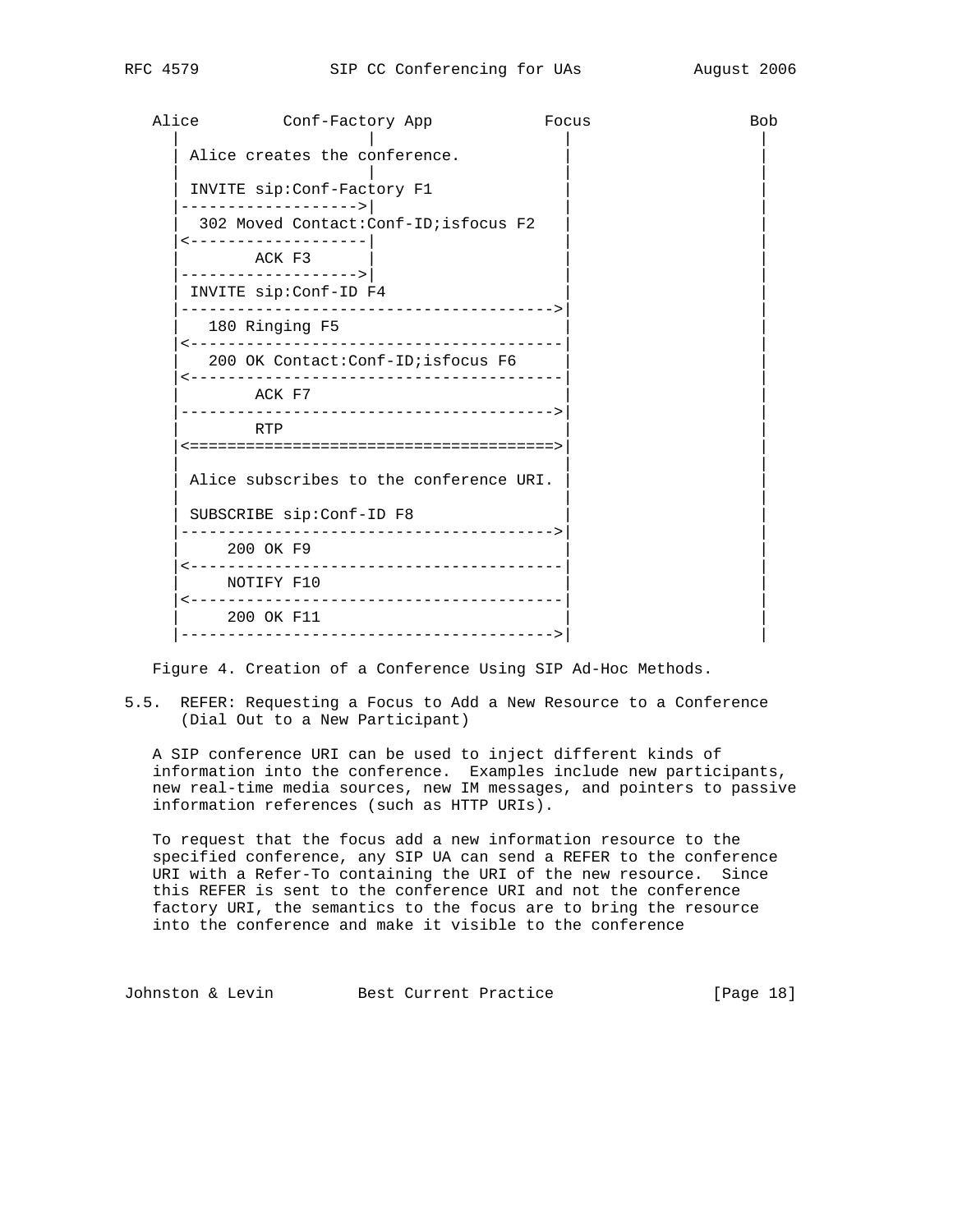participants. The resultant focus procedures are dependent both on the nature of the new resource (as expressed by its URI) and the policy of the focus regarding IM, central vs. distributed real-time media processing, and so on.

 The scenario for adding a new UA participant is important to support because it works even if the new participant does not support REFER and transfer call control -- only the requesting participant and the focus need to support the REFER and transfer call control.

 Upon receipt of the REFER containing a Refer-To header with a SIP URI, the focus SHOULD send an INVITE to the new participant identified by the Refer-To SIP URI containing a Contact header field with the conference URI and the 'isfocus' feature parameter.

 A conference-unaware UA would simply ignore the conferencing information and treat the session (from a SIP perspective) as a point-to-point session.

 An example call flow is shown in Figure 5. While this flow shows the use of REFER to add a new participant to the conference, the mechanism can generally add a resource as identified by a URI to the conference. It is assumed that Alice is already a participant of the conference. Alice sends a REFER to the conference URI. The focus invites Carol to the conference by sending an INVITE. After the session is established, Carol subscribes to the conference URI. It is important to note that there is no dependency on Carol's SUBSCRIBE (F11) and the NOTIFY to Alice (F15) -- they occur asynchronously and independently.

Johnston & Levin Best Current Practice [Page 19]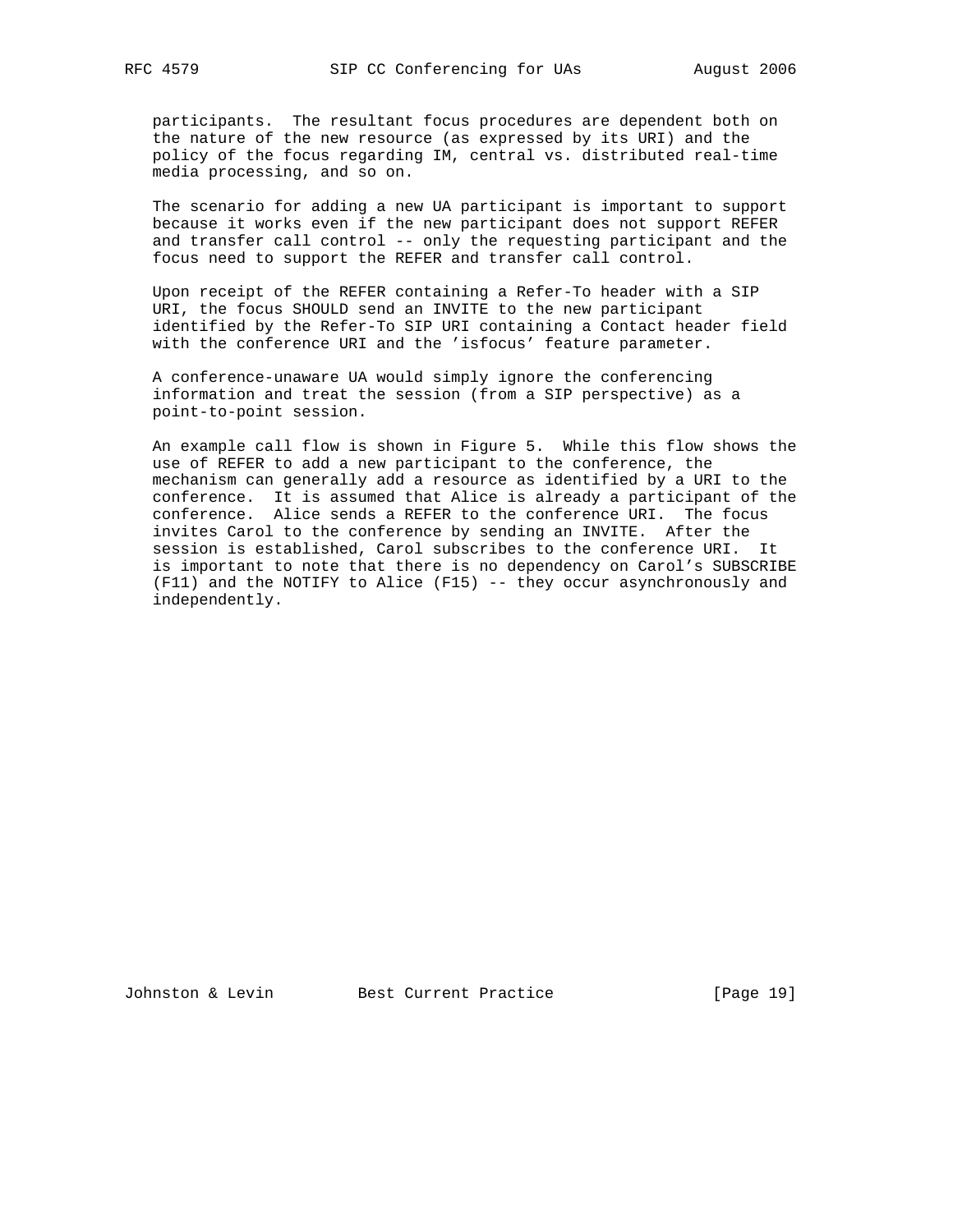Alice Focus Bob Carol | | | | |<==================>| | | REFER sip:Conf-ID Refer-To:Carol F1 |------------------->| | 202 Accepted F2 |<-------------------| | NOTIFY (Trying) F3 |<-------------------| | 200 OK F4 |------------------->| | | | | Focus "dials out" to join Carol to the conference | | | | | INVITE Contact:Conf-ID;isfocus F5 | | |---------------------------------------->| 180 Ringing F6 | |<----------------------------------------| 200 OK F7 | |<----------------------------------------| ACK F8 | |---------------------------------------->| | | RTP | | |<=======================================>| NOTIFY (OK) F9 |<-------------------| | 200 OK F10 |------------------->| | | | SUBSCRIBE sip:Conf-ID F11 | | |<----------------------------------------| 200 OK F12 | |---------------------------------------->| NOTIFY F13 | |---------------------------------------->| 200 OK F14 | |<----------------------------------------| NOTIFY F15 |<-------------------| | 200 OK F16 |------------------->| |

 Figure 5. Participant Requests That the Focus Add a Participant to the Conference.

Johnston & Levin Best Current Practice [Page 20]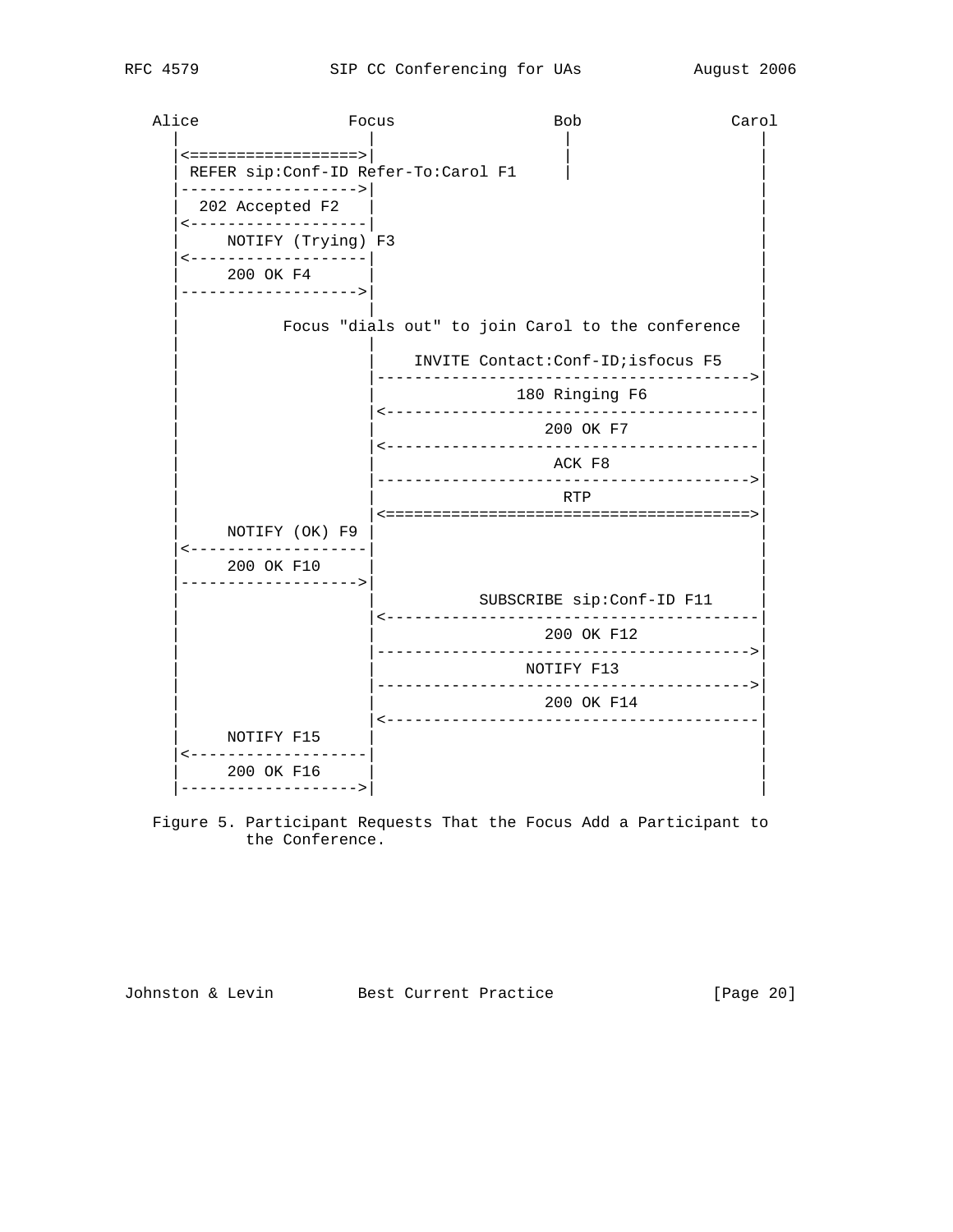- F1 REFER sip:3402934234@conf.example.com SIP/2.0 Via: SIP/2.0/UDP client.atlanta.example.com;branch=z9hG4bKg4534 Max-Forwards: 70 To: <sip:3402934234@conf.example.com> From: Alice <sip:alice@atlanta.example.com>;tag=5534562 Call-ID: 849392fklgl43 CSeq: 476 REFER Contact: <sip:alice@alice.example.com> Allow: INVITE, ACK, CANCEL, OPTIONS, BYE, REFER, SUBSCRIBE, NOTIFY Accept: application/sdp, message/sipfrag Refer-To: <sip:carol@chicago.example.com> Supported: replaces Content-Length: 0
- 5.6. REFER: Requesting a User to Dial in to a Conference Using a Conference URI

 A participant wishing to add a new participant will request this participant to send an INVITE to the conference URI. This can be done using a non-SIP means (such as passing or publishing the conference URI in an email, IM, or web page). If a non-SIP means is used, then the flow and requirements are identical to Section 5.1.

The SIP mechanism to do this utilizes the REFER method.

 A UA wishing to add a new participant SHOULD send a REFER request to the participant with a Refer-To header containing the conference URI.

 The requirements are then identical to the dial-in case of Section 5.1. The inviting participant MAY receive notification through the REFER action that the new participant has been added in addition to the notification received through the conference package.

 An example is shown in Figure 6. In this call flow, it is assumed that Alice is already a participant of the conference. Alice sends Bob an "out of band" REFER - that is, a REFER outside of an established dialog. Should Bob reject the REFER, Alice might try sending an INVITE to Bob to establish a session first, then send a REFER within the dialog, effectively transferring Bob into the conference [17].

Johnston & Levin Best Current Practice [Page 21]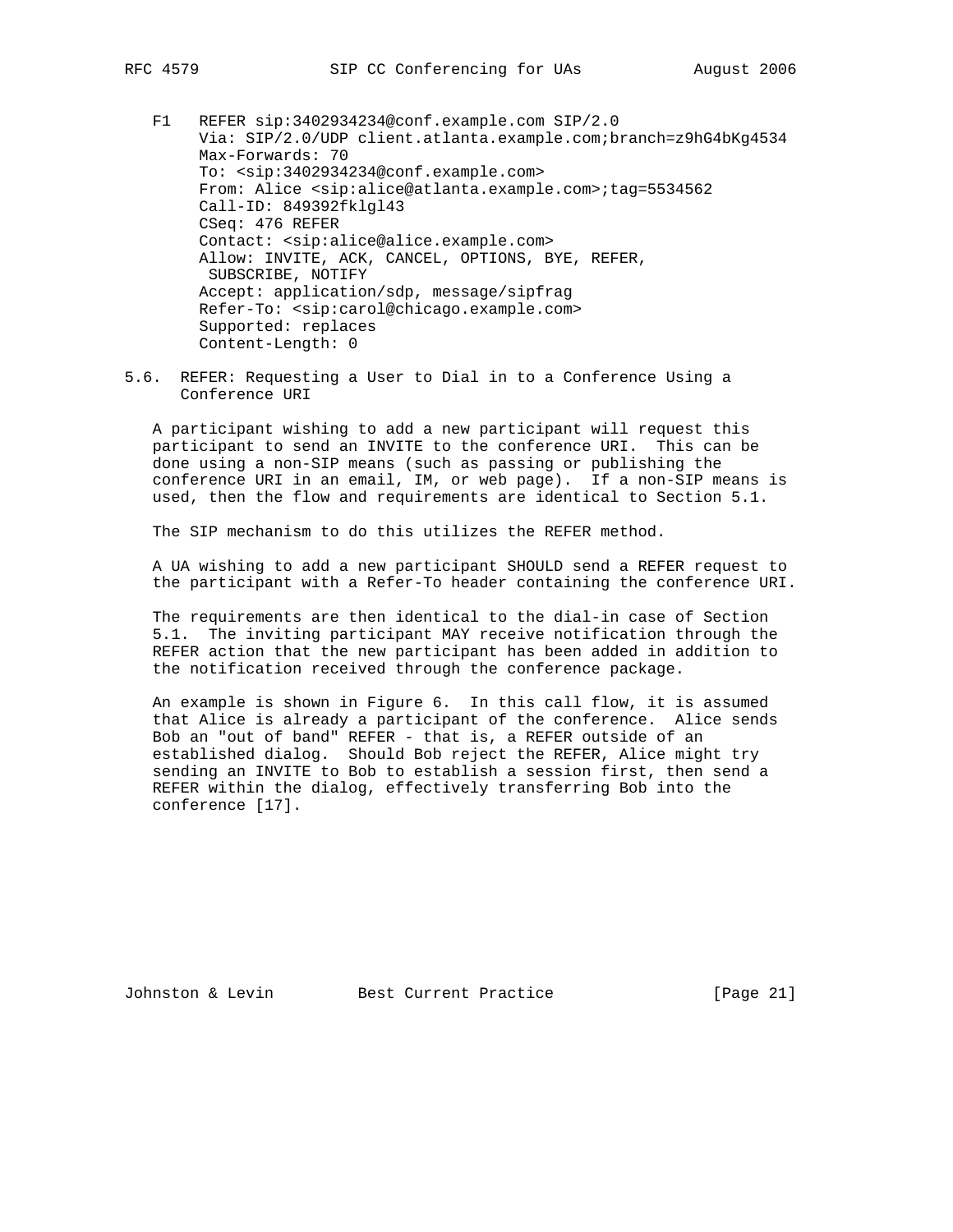Alice Focus Bob Carol | | | | |<==================>| | | | | | | Alice adds Bob into conference | | | | REFER Refer-To:Conf-ID F1 |---------------------------------------->| | | 202 Accepted F2 | | | |<----------------------------------------| | | NOTIFY (Trying) F3| | | |<----------------------------------------| | 200 OK F4 |---------------------------------------->| | | INVITE sip:Conf-ID F5 | <-------------------| 180 Ringing F6 | |------------------->| | | 200 OK Contact: Conf-ID; isfocus F7 | |------------------->| | ACK F8 | |<-------------------| | | | RTP | | | <=================> NOTIFY (OK) F9 | |<----------------------------------------| | | 200 OK F10 | | | |---------------------------------------->| | NOTIFY F11 |<-------------------| | | 200 OK F12 |------------------->| | | SUBSCRIBE sip:Conf-ID F13 | <------------------200 OK F14 | |------------------->| | NOTIFY F15 | |------------------->| | 200 OK F16 | <------------------|



Johnston & Levin Best Current Practice [Page 22]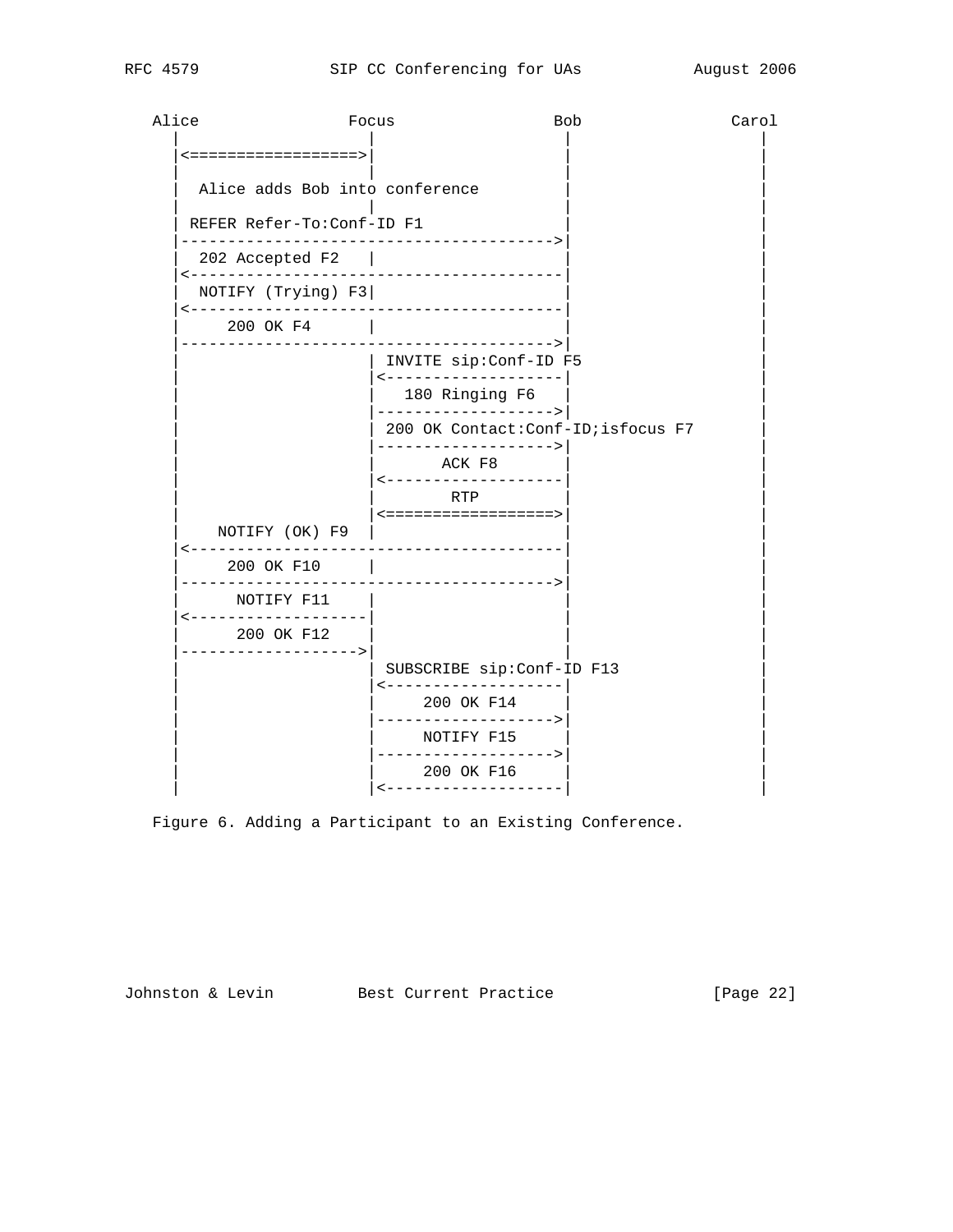5.7. REFER with REFER: Requesting a Focus to Refer a Participant to Dial in to the Conference

 A participant may request that the focus refer a participant into the conference by sending a REFER method. The Refer-To header field will have the method set to REFER and an escaped Refer-To header field containing the conference URI.

 Note that in Message F1 below, the Refer-To header field is shown as continuing across two lines -- this would not be the case in an actual message; the URI would have continued beyond the formatting limitations of this document.

This scenario is shown in Figure 7.

Johnston & Levin Best Current Practice [Page 23]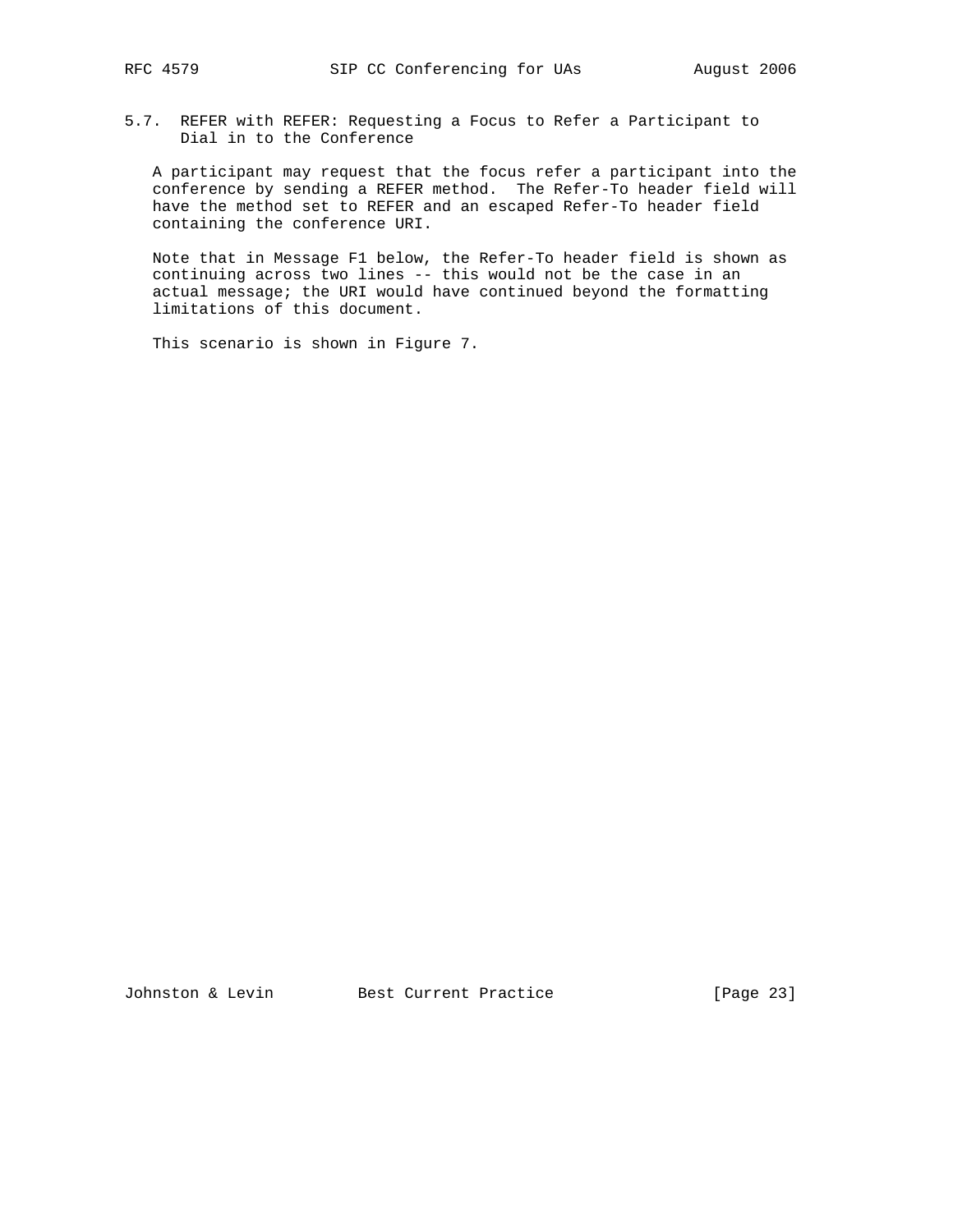|  | Alice                                                                               | Focus                               |                                                   | <b>Bob</b>                         | Carol |
|--|-------------------------------------------------------------------------------------|-------------------------------------|---------------------------------------------------|------------------------------------|-------|
|  | <==================> <br>Alice asks focus to REFER Bob into conference              |                                     |                                                   |                                    |       |
|  | REFER sip:Conf-ID Refer-To:Bob;method=REFER?Refer-To=Conf-ID F1<br>---------------> |                                     |                                                   |                                    |       |
|  | 202 Accepted F2<br><-------------------                                             |                                     |                                                   |                                    |       |
|  | NOTIFY (Trying) F3<br>-------------------                                           |                                     |                                                   |                                    |       |
|  | 200 OK F4<br>------------------->                                                   |                                     |                                                   |                                    |       |
|  |                                                                                     |                                     | Focus REFERs Bob to the conference                |                                    |       |
|  |                                                                                     |                                     | REFER Refer-To:Conf-ID F5<br>-------------------> |                                    |       |
|  | NOTIFY (202) F7  <-------------------                                               |                                     | 202 Accepted F6                                   |                                    |       |
|  | $\leftarrow - - -$<br>200 OK F9                                                     | ---------------  NOTIFY (Trying) F8 |                                                   |                                    |       |
|  | ------------------>                                                                 |                                     | 200 OK F10<br>------------------->                |                                    |       |
|  |                                                                                     |                                     | INVITE sip:Conf-ID F11<br>-------------------     |                                    |       |
|  |                                                                                     |                                     | 180 Ringing F12<br>------------------->           |                                    |       |
|  |                                                                                     |                                     | ------------------->                              | 200 OK Contact:Conf-ID;isfocus F13 |       |
|  | NOTIFY F15 $ $ <--------------------                                                |                                     | ACK F14                                           |                                    |       |
|  | <-------------------                                                                |                                     | RTP                                               |                                    |       |
|  | 200 OK F16  <===================> <br>------------------->   NOTIFY (200) F17       |                                     |                                                   |                                    |       |
|  |                                                                                     |                                     | <-------------------<br>200 OK F18                |                                    |       |
|  |                                                                                     |                                     | ------------------><br>SUBSCRIBE sip:Conf-ID F17  |                                    |       |
|  |                                                                                     |                                     | <-------------------<br>200 OK F19                |                                    |       |
|  |                                                                                     |                                     | -------------------><br>NOTIFY F20                |                                    |       |
|  |                                                                                     |                                     | -------------------><br>200 OK F21                |                                    |       |
|  |                                                                                     |                                     | -------------------                               |                                    |       |

 Figure 7. Requesting That the Focus Refer a Participant to a Conference.

Johnston & Levin Best Current Practice [Page 24]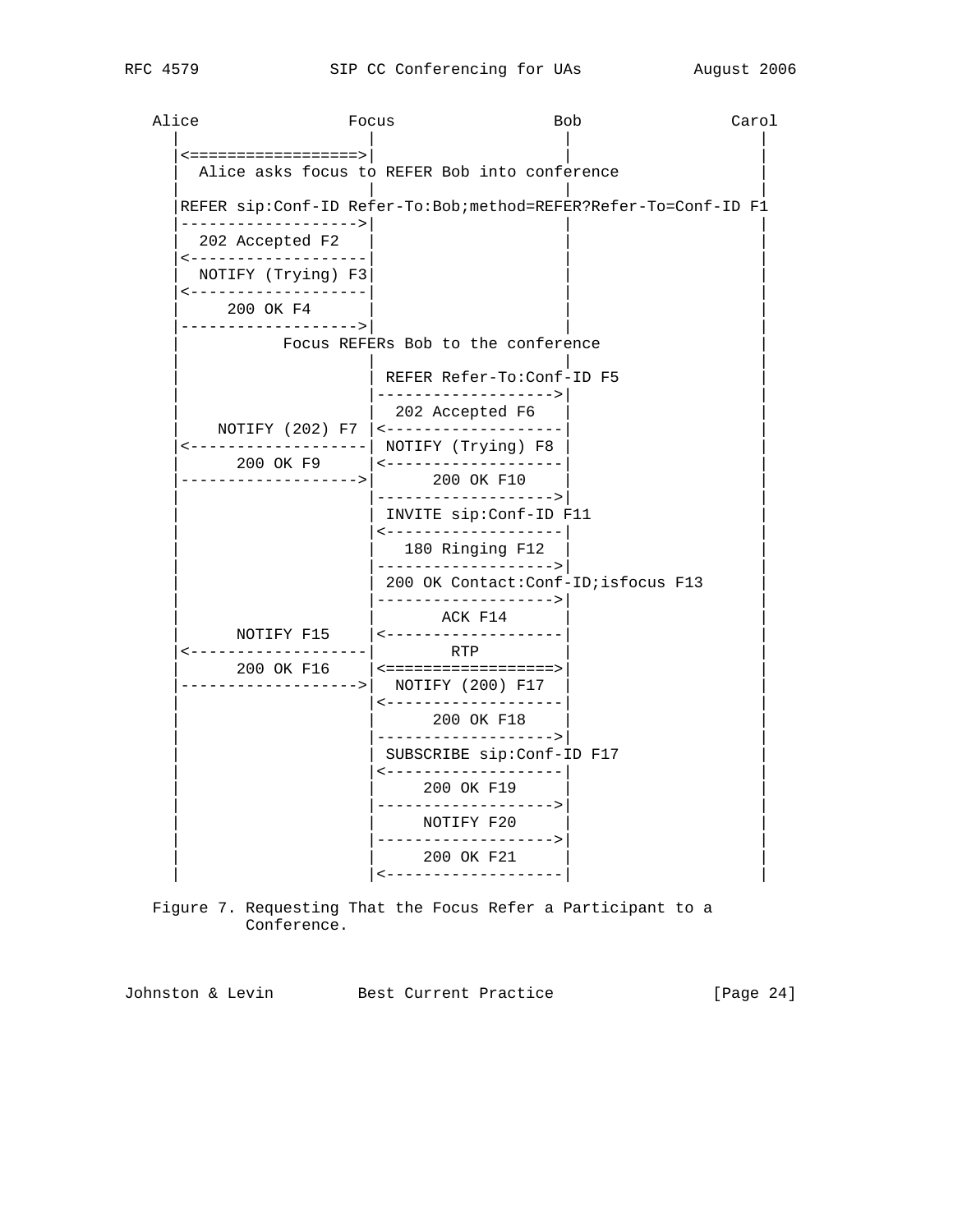F1 REFER sip:3402934234@conf.example.com SIP/2.0 Via: SIP/2.0/UDP client.atlanta.example.com;branch=z9hG4bKg4534 Max-Forwards: 70 To: <sip:3402934234@conf.example.com> From: Alice <sip:alice@atlanta.example.com>;tag=5534562 Call-ID: 849392fklgl43 CSeq: 476 REFER Contact: <sip:alice@alice.example.com> Allow: INVITE, ACK, CANCEL, OPTIONS, BYE, REFER, SUBSCRIBE, NOTIFY Accept: application/sdp, message/sipfrag Refer-To: <sip:bob@biloxi.example.com;method=REFER ?Refer-To=sip:3402934234%40example.com> Supported: replaces Content-Length: 0

 F5 REFER sip:3402934234@conf.example.com SIP/2.0 Via: SIP/2.0/UDP ms5.conf.example.com;branch=z9hG4bK33445243 Max-Forwards: 70 To: <sip:bob@biloxi.example.com> From: <sip:3402934234@conf.example.com>;tag=345621412 Call-ID: 5494204 CSeq: 4524323 REFER Contact: <sip:3402934234@conf.example.com>;isfocus Allow: INVITE, ACK, CANCEL, OPTIONS, BYE, REFER, SUBSCRIBE, NOTIFY Accept: application/sdp, message/sipfrag Refer-To: <sip:3402934234@conf.example.com> Supported: join, gruu, replaces Content-Length: 0

 F11 INVITE sip:3402934234@conf.example.com SIP/2.0 Via: SIP/2.0/UDP client.biloxi.com;branch=z9hG4bKh3887 Max-Forwards: 70 To: <sip:3402934234@conf.example.com> From: Bob <sip:bob@biloxi.example.com>;tag=32411 Call-ID: 5d4324fa84b4c76e66710 CSeq: 764 INVITE Contact: <sip:bob@client.biloxi.example.com> Allow: INVITE, ACK, CANCEL, OPTIONS, BYE, REFER, SUBSCRIBE, NOTIFY Allow-Events: dialog Accept: application/sdp, message/sipfrag Supported: replaces, join Content-Type: application/sdp Content-Length: ...

Johnston & Levin Best Current Practice [Page 25]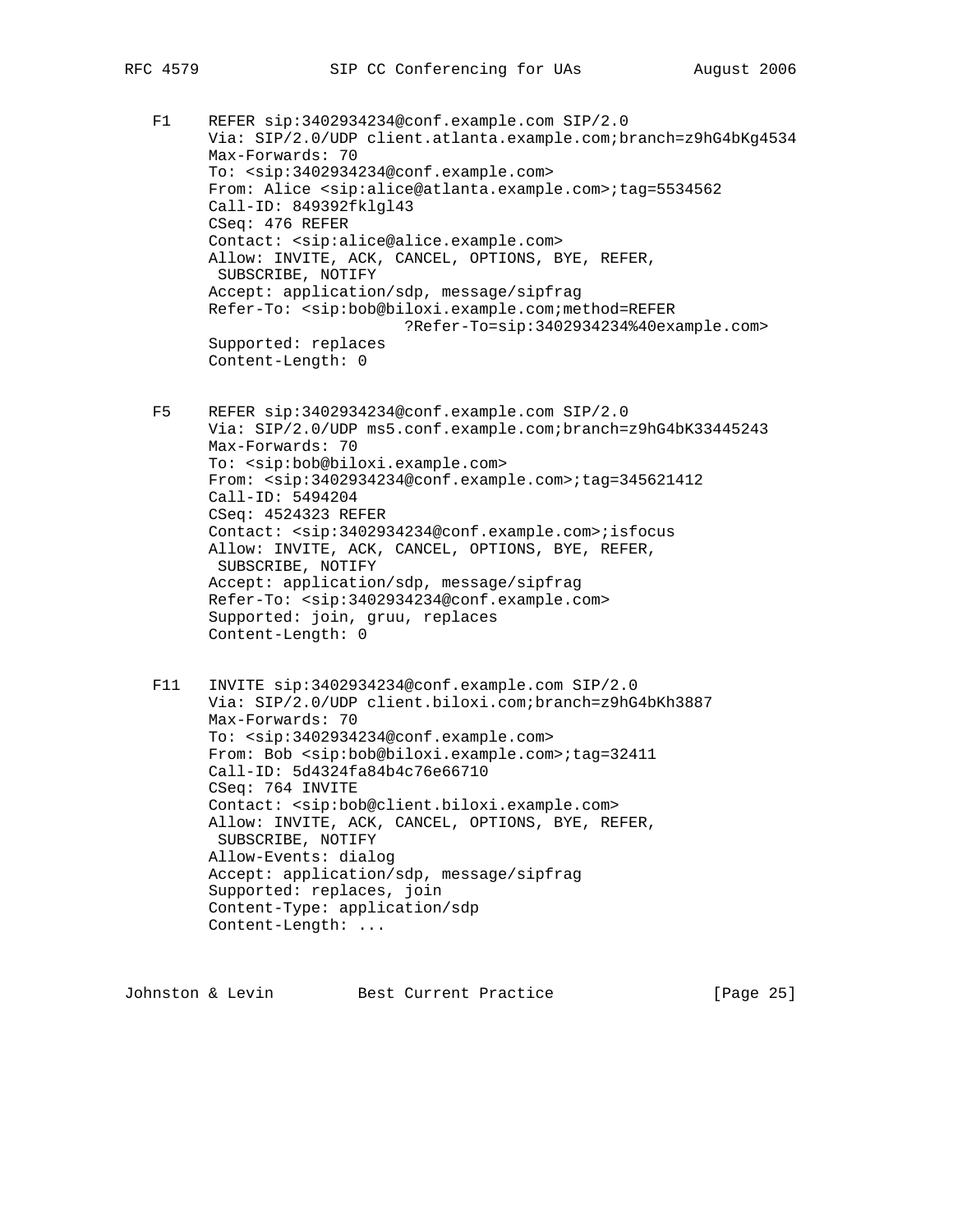(SDP not shown)

5.8. Join Header Field: Dialing in to a Conference Using a (3rd Party) Dialog Identifier

 Under some circumstances, a participant wanting to join a conference may only know a dialog identifier of one of the legs of the conference. The information may have been learned using the dialog package [18] or some non-SIP means to retrieve this information from another conference participant.

 A UA can request to be added to a conference by sending a request to the focus containing a Join [7] header field containing a dialog ID of one leg of the conference (a dialog between another participant and the focus).

 There are other scenarios in which a UA can use the Join header for certain conferencing call control scenarios. See [7] for further examples and details.

 An example is shown in Figure 8. It is assumed that Alice is a participant of the conference. The dialog identifier between Alice and the focus is abbreviated as A-F and is known by Bob. Bob requests to be added to the conference by sending an INVITE message F1 to the focus containing a Join header that contains the dialog identifier A-F. Bob is added into the conference by the focus.

Johnston & Levin Best Current Practice [Page 26]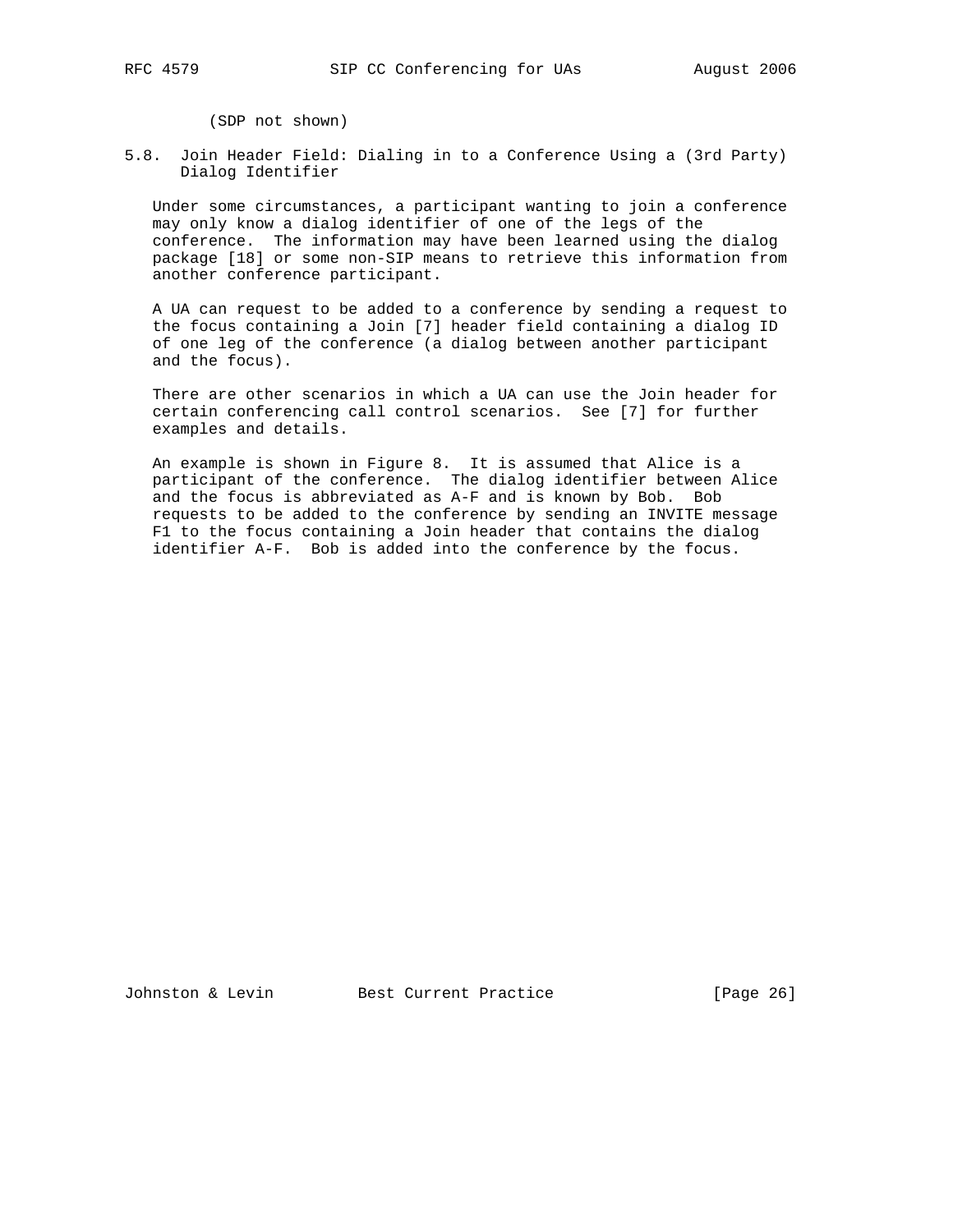| Alice                                                             | Focus | Bob                                                         | Carol |
|-------------------------------------------------------------------|-------|-------------------------------------------------------------|-------|
| <==================>                                              |       |                                                             |       |
| Bob requests to be added to the conference.                       |       |                                                             |       |
|                                                                   |       | INVITE Join: A-F F1                                         |       |
|                                                                   |       | 180 Ringing F2<br>---------------                           |       |
|                                                                   |       | 200 OK Contact: Conf-ID; isfocus F3<br>-------------------- |       |
|                                                                   |       | ACK F4<br>-------------------                               |       |
| NOTIFY F5 $ $ <===================>                               |       | RTP<br>----------------  SUBSCRIBE sip:Conf-ID F6           |       |
| 200 OK F7   <------------------<br>------------------>  200 OK F8 |       |                                                             |       |
|                                                                   |       | NOTIFY F9<br>-------------->                                |       |
|                                                                   |       | 200 OK F10                                                  |       |
|                                                                   |       |                                                             |       |

Figure 8. Adding a Participant to an Existing Conference using Join.

 F1 INVITE sip:3402934234@conf.example.com SIP/2.0 Via: SIP/2.0/UDP client.biloxi.com;branch=z9hG4bKh3832 Max-Forwards: 70 To: <sip:3402934234@conf.example.com> From: Bob <sip:bob@biloxi.example.com>;tag=32411 Call-ID: d432fa84b4c76e66710 CSeq: 8 INVITE Contact: <sip:bob@client.biloxi.example.com> Join: 3434034-293553453;to-tag=fdj3l34;from-tag=12f331 Allow: INVITE, ACK, CANCEL, OPTIONS, BYE, REFER, SUBSCRIBE, NOTIFY Allow-Events: dialog Accept: application/sdp, message/sipfrag Supported: replaces, join Content-Type: application/sdp Content-Length: ...

(SDP not shown)

Johnston & Levin Best Current Practice [Page 27]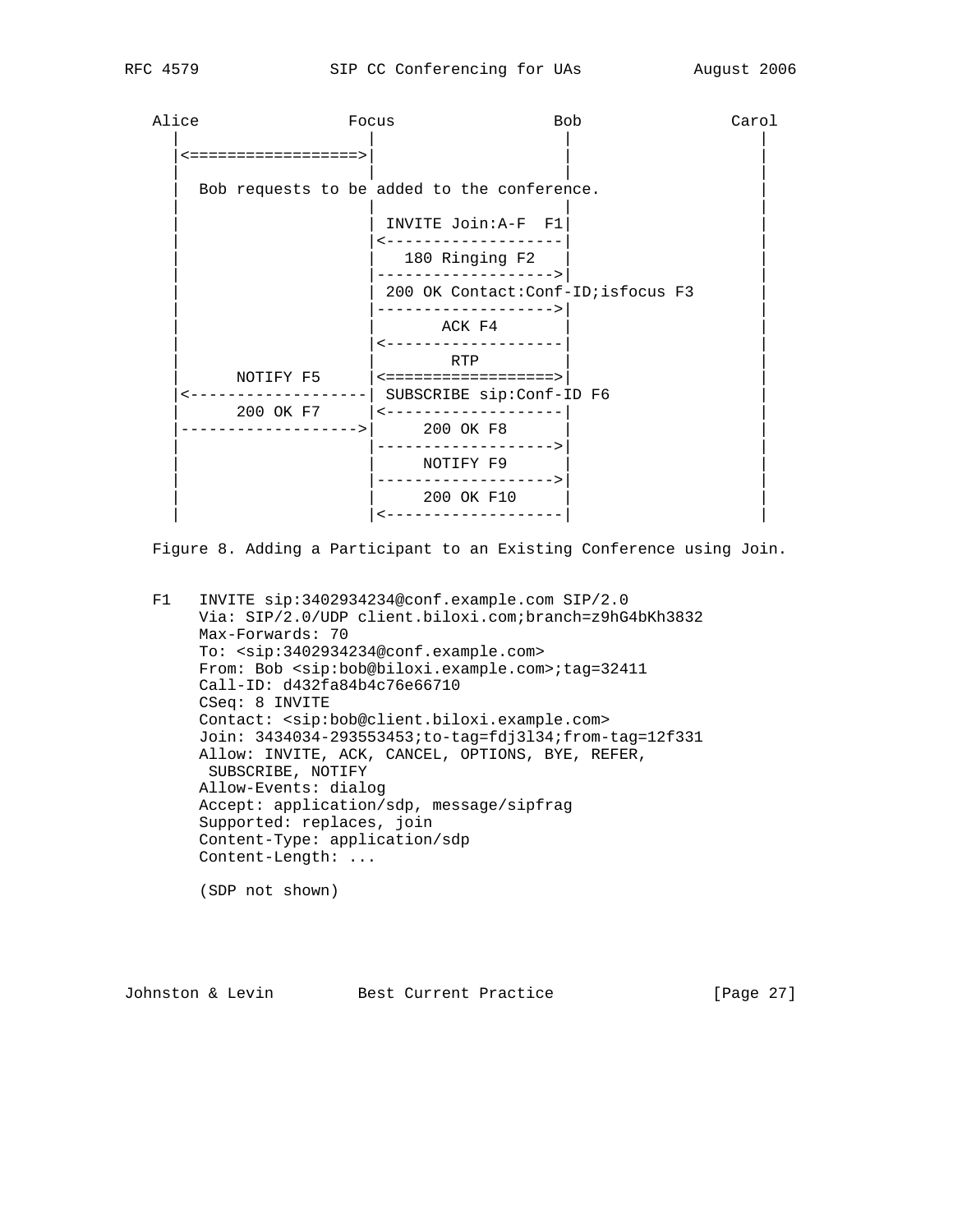## 5.9. Replaces Header Field: Switching User Agents within a Conference

Participants in a conference may want to change the user agent (i.e., the endpoint or the device) with which they participate in the conference. This could be done by simply sending a BYE from one user agent to leave the conference and an INVITE from the other user agent to rejoin. However, the SIP Replaces [6] primitive is perfectly suited to this operation.

 An example is shown in Figure 9. It is assumed that Alice is a participant of the conference using user agent #1. The dialog identifier between Alice's user agent #1 and the focus is abbreviated as A-F. Alice switches to user agent #2 and sends an INVITE message F1 to the focus containing a Replaces header that contains the dialog identifier A-F. Note that this dialog identifier could be learned through some non-SIP mechanism, or by use of SUBSCRIBE/NOTIFY and the dialog event package [18]. Alice's user agent #2 is added into the conference by the focus. The focus sends a BYE to user agent #1. User agent #1 then automatically terminates the subscription by sending a SUBSCRIBE with Expires:0 to terminate the subscription. Note that the participant list (roster) has not necessarily changed during this scenario, unless detailed information about Alice user agents (i.e. endpoints) is included in the conference state notifications. For a full discussion of conference package notifications, refer to [9].

Johnston & Levin Best Current Practice [Page 28]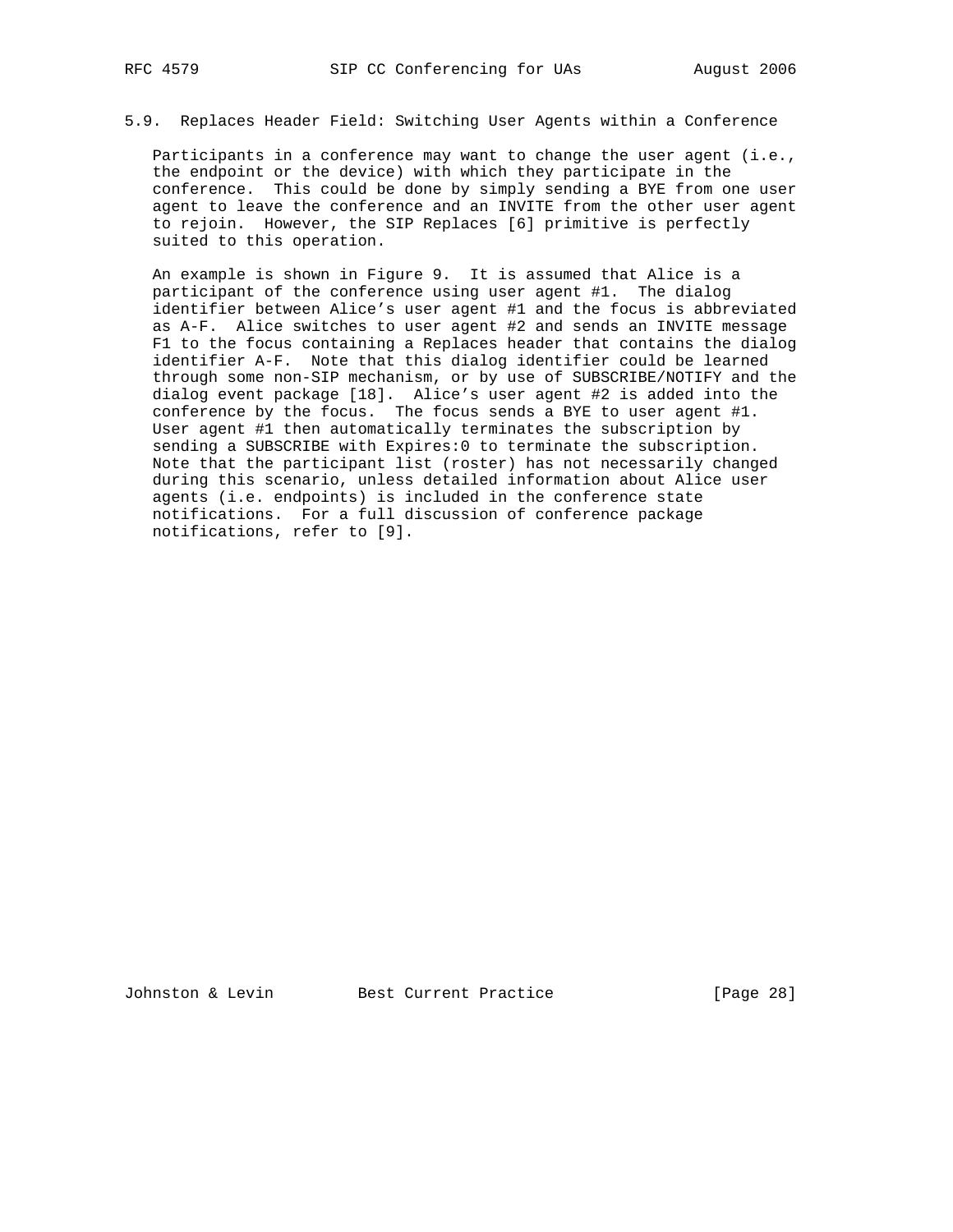|  | Alice UA#1                                                            | Focus |                                                   | Alice UA#2                         | Carol |
|--|-----------------------------------------------------------------------|-------|---------------------------------------------------|------------------------------------|-------|
|  | <==================>                                                  |       |                                                   |                                    |       |
|  |                                                                       |       | Alice switches user agents during the conference. |                                    |       |
|  |                                                                       |       | <-------------------                              | INVITE sip:Conf-ID Replaces:A-F F1 |       |
|  |                                                                       |       | 200 OK Contact: Conf-ID; isfocus F2               |                                    |       |
|  |                                                                       |       | ACK F3<br>--------------------                    |                                    |       |
|  |                                                                       |       | RTP                                               |                                    |       |
|  | BYE F4<br>------------------                                          |       | <==================>                              |                                    |       |
|  | 200 OK F5                                                             |       |                                                   |                                    |       |
|  | ------------------><br>SUBSCRIBE Expires: 0 F6<br>------------------> |       |                                                   |                                    |       |
|  | 200 OK F7<br>___________________                                      |       |                                                   |                                    |       |
|  |                                                                       |       | NOTIFY Subscription-State: terminated F8          |                                    |       |
|  | ---------------<br>200 OK F9                                          |       |                                                   |                                    |       |
|  | ------------------>                                                   |       | SUBSCRIBE sip:Conf-ID F10<br>-----------------    |                                    |       |
|  |                                                                       |       | 200 OK F11                                        |                                    |       |
|  |                                                                       |       | --------------------><br>NOTIFY F12               |                                    |       |
|  |                                                                       |       | --------------------><br>200 OK F13               |                                    |       |
|  |                                                                       |       | <-------------------                              |                                    |       |

Figure 9. Switching a User Agent within a Conference.

5.10. Replaces Header Field: Transferring a Point-to-Point Session into a Conference

 This call flow shows how a point-to-point call can be transferred to a conference call involving an external focus.

 Alice and Bob have an established session with a dialog identifier A-B. Alice joins the conference with the focus by sending an INVITE to the Conference URI. Alice then sends a REFER request to the focus to send an INVITE request to the other participant. Alice includes an escaped Replaces header field in the URI included in the Refer-To

Johnston & Levin Best Current Practice [Page 29]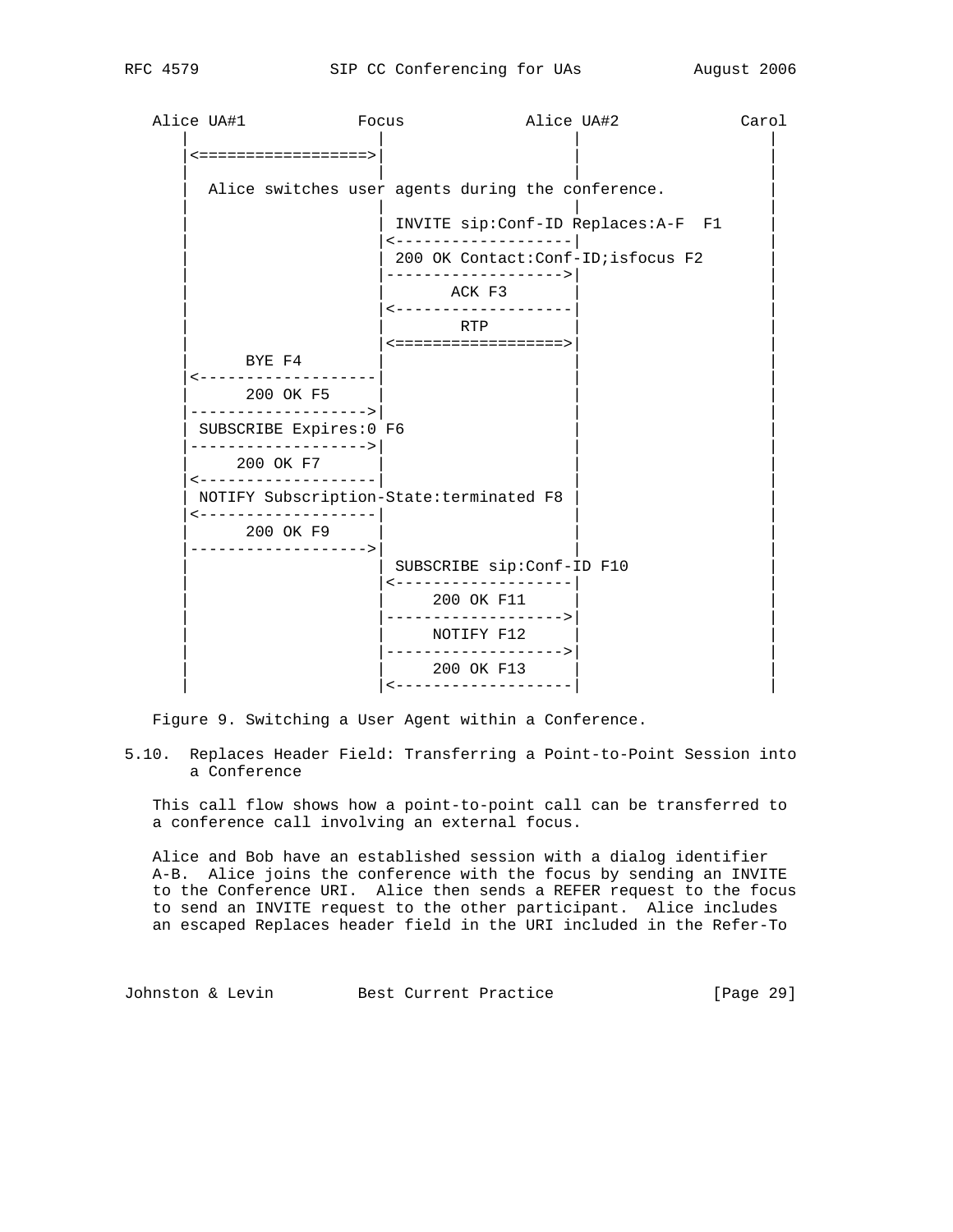header field. Bob receives the INVITE from the focus and matches the dialog in the Replaces header field with the dialog with Alice. As a result, Bob accepts the INVITE, joins the conference, and sends a BYE to Alice to tear down their point-to-point dialog.

 Alice Focus Bob Carol | | | | Alice is in a session with Bob |<=======================================>| | | | | | Alice joins the conference | | | | INVITE sip:Conf-ID F1 |------------------->| | | 200 OK Contact:sip:Conf-ID;isfocus F2 |<-------------------| | | ACK F3 |------------------->| | | SUBSCRIBE F4 |------------------->| | | 200 OK F5 |<-------------------| | | NOTIFY F6 |<-------------------| | | 200 OK F7 |------------------->| | | |<==================>| | | | | | | Alice asks focus to REFER Bob into conference | | | | | REFER sip:Conf-ID Refer-To:Bob?Replaces=A-B F8 | |------------------->| | | 202 Accepted F9 |<-------------------| | | NOTIFY (Trying) F10 |<-------------------| | | 200 OK F11 |------------------->| | | | | | | Focus invites Bob to the conference | | | | | | INVITE sip:Conf-ID Replaces:A-B F12 | | |------------------->| | 200 OK F13 | |<-------------------| | ACK F14 | |------------------->| |  $RTP$ 

Johnston & Levin Best Current Practice [Page 30]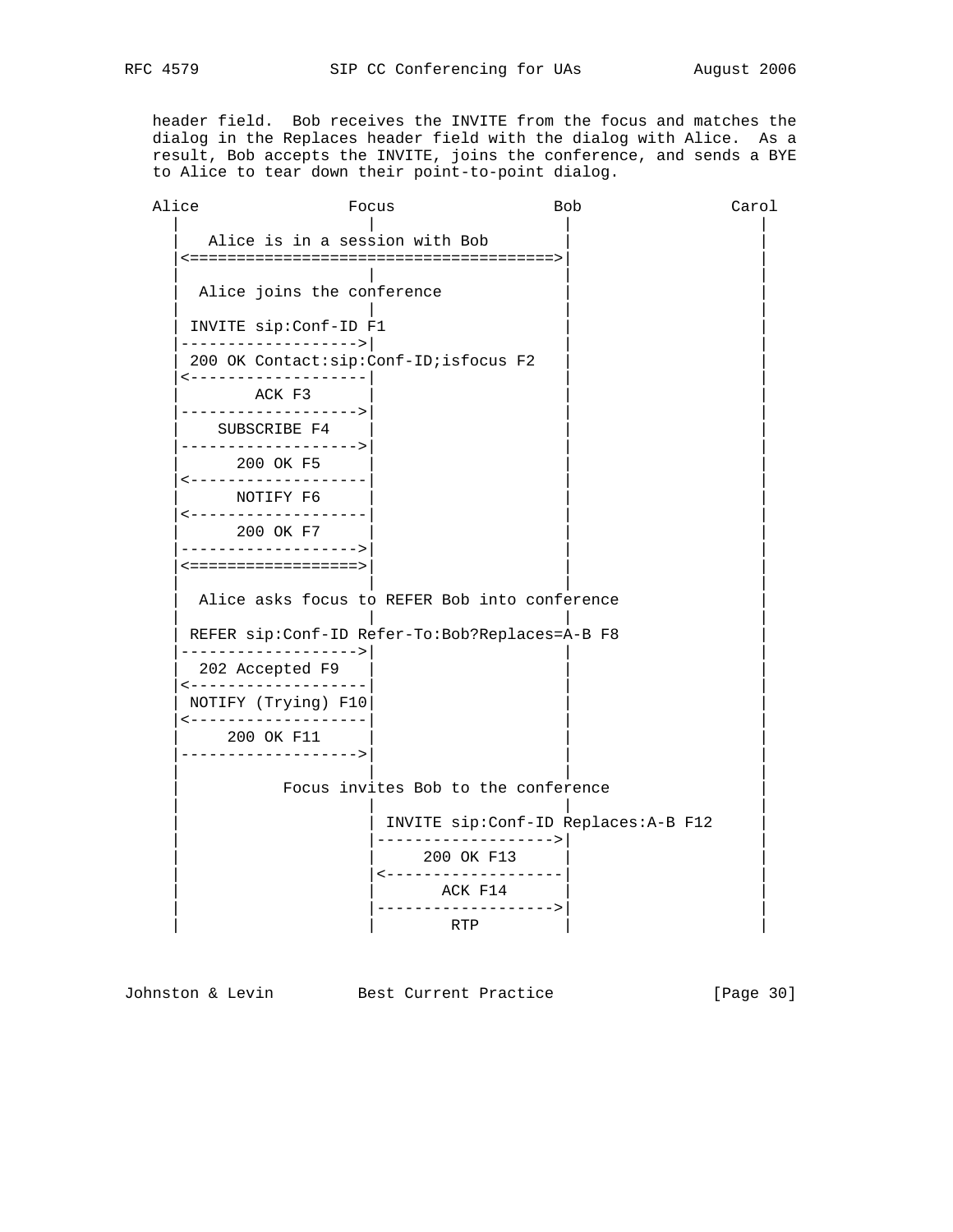| BYE F15               | =================                |  |
|-----------------------|----------------------------------|--|
|                       | 200 OK F16                       |  |
| NOTIFY (200) F17      |                                  |  |
| 200 OK F18            |                                  |  |
| ------><br>NOTIFY F19 |                                  |  |
| 200 OK F20            |                                  |  |
|                       | SUBSCRIBE sip:Conf-ID F21        |  |
|                       | 200 OK F22<br>-----------------> |  |
|                       | NOTIFY F23                       |  |
|                       | -----><br>200 OK F24             |  |
|                       | $\lt - - - -$                    |  |

Figure 10. Transitioning a Point to Point Session into a Conference.

## 5.11. REFER with BYE: Requesting That the Focus Remove a Participant from a Conference

 To request that the focus remove a participant from the specified conference, a properly authorized SIP UA (typically the conference owner) can send a REFER to the conference URI with a Refer-To containing the URI of the participant and with the method set to BYE. The requestor does not need to know the dialog information about the dialog between the focus and the participant who will be removed - the focus knows this information and fills it when it generates the BYE request.

 An example call flow is shown in Figure 11. It is assumed that Alice and Carol are already participants of the conference and that Alice is authorized to remove members from the conference. Alice sends a REFER to the conference URI with a Refer-To header containing a URI of the form sip:carol@chicago.example.com;method=BYE.

Johnston & Levin Best Current Practice [Page 31]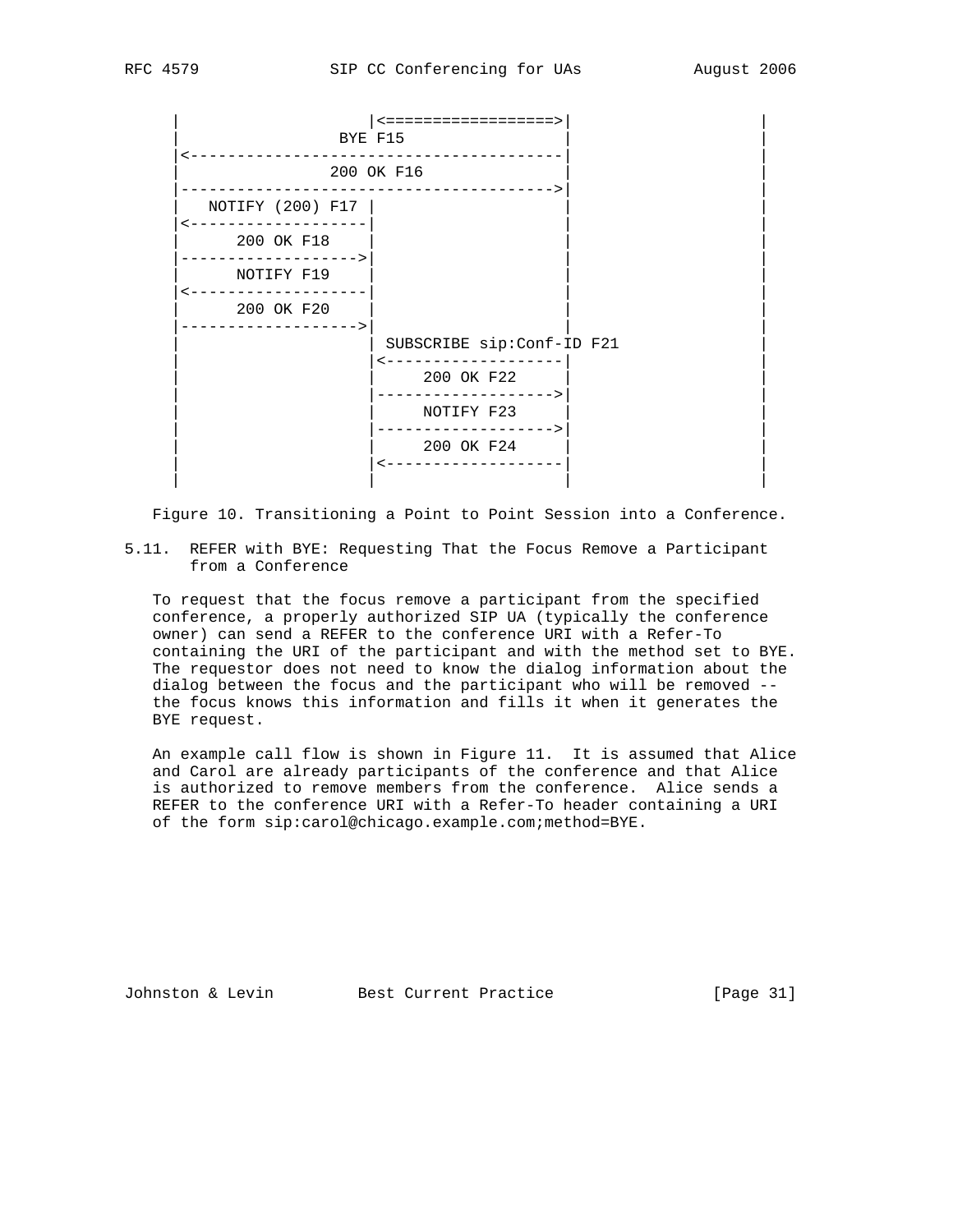| Alice      |                                                           | Focus | <b>Bob</b>                                                                                              | Carol |
|------------|-----------------------------------------------------------|-------|---------------------------------------------------------------------------------------------------------|-------|
|            | <=================><br>------------------                 |       | REFER sip:Conf-ID Refer-To:Carol;method=BYE F1                                                          |       |
|            | 202 Accepted F2<br>--------------------                   |       |                                                                                                         |       |
|            | NOTIFY (Trying) F3                                        |       |                                                                                                         |       |
|            | <-------------------<br>200 OK F4<br>-------------------> |       |                                                                                                         |       |
|            |                                                           |       | Focus removes Carol from the conference                                                                 |       |
|            |                                                           |       | BYE sip: Carol F5<br>________________________________                                                   |       |
|            |                                                           |       | 200 OK F6                                                                                               |       |
|            |                                                           |       | --------------------<br>NOTIFY Subscription-State: terminated F7<br>___________________________________ |       |
|            |                                                           |       | 200 OK F8                                                                                               |       |
|            | NOTIFY (200) F9<br>_______________                        |       | -------------------------------------                                                                   |       |
|            | 200 OK F10                                                |       |                                                                                                         |       |
|            | ------------------><br>NOTIFY F11                         |       |                                                                                                         |       |
| 200 OK F12 | --------------------<br>------------------->              |       |                                                                                                         |       |
|            |                                                           |       |                                                                                                         |       |

 Figure 11. Participant Requests That the Focus Remove a Participant from the Conference.

 F1 REFER sip:3402934234@conf.example.com SIP/2.0 Via: SIP/2.0/UDP client.atlanta.example.com;branch=z9hG4bKg4534 Max-Forwards: 70 To: <sip:3402934234@conf.example.com> From: Alice <sip:alice@atlanta.example.com>;tag=5534562 Call-ID: 849392fklgl43 CSeq: 476 REFER Contact: <sip:alice@alice.example.com> Allow: INVITE, ACK, CANCEL, OPTIONS, BYE, REFER, SUBSCRIBE, NOTIFY Accept: application/sdp, message/sipfrag Refer-To: <sip:carol@chicago.example.com;method=BYE> Supported: replaces Content-Length: 0

Johnston & Levin Best Current Practice [Page 32]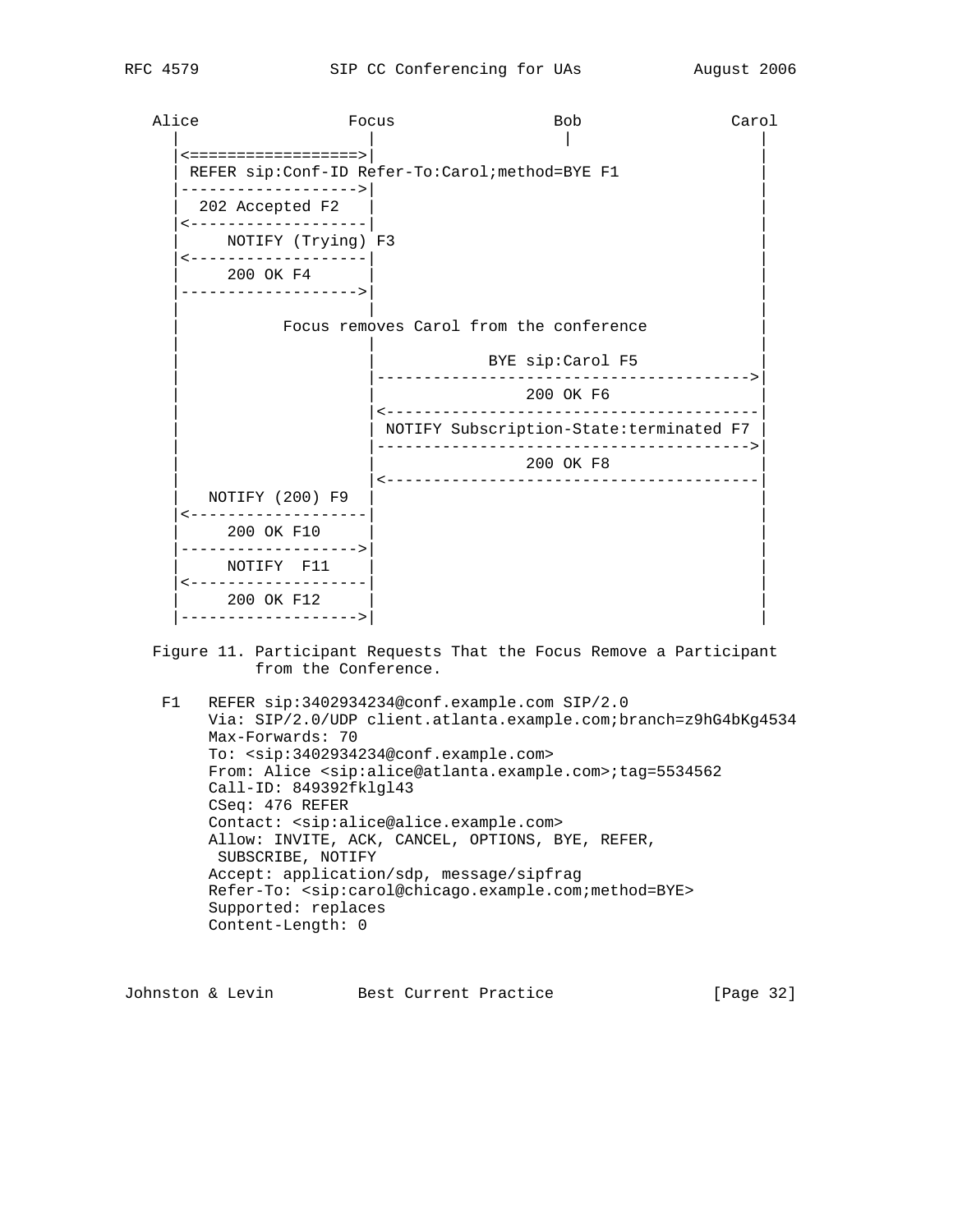- F5 BYE sip:carol@client.chicago.example.com SIP/2.0 Via: SIP/2.0/UDP ms5.conf.example.com;branch=z9hG4bK343gf4 Max-Forwards: 70 From: <sip:3402934234@conf.example.com>;tag=5393k2312 To: Carol <sip:carol@chicago.example.com>;tag=32331 Call-ID: d432fa84b4c76e66710 CSeq: 78654 BYE Content-Length: 0
- 5.12. Deleting a Conference

 The default conference policy for conferences created using the Conference Factory URI is that the conference is deleted when the creator departs.

 Figure 12 shows this call flow in which the creator Alice departs causing the conference to be deleted. Note that the order of sending BYEs and final NOTIFYs is not important.

Johnston & Levin Best Current Practice [Page 33]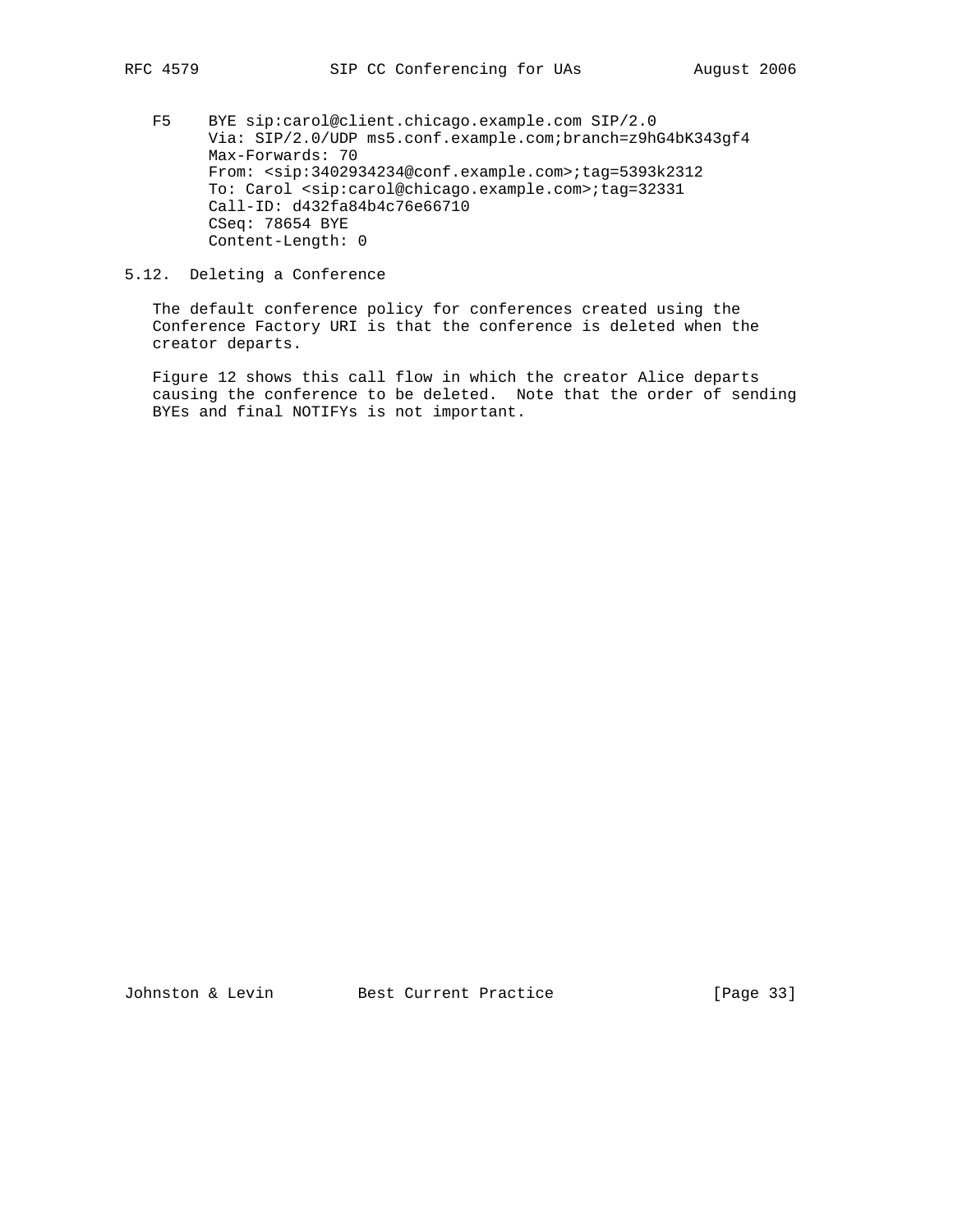| Alice |                                  | Focus |                                                         | Bob                                                        | Carol |
|-------|----------------------------------|-------|---------------------------------------------------------|------------------------------------------------------------|-------|
|       | BYE $F1$                         |       |                                                         |                                                            |       |
|       | 200 OK F2<br>------------------- |       |                                                         |                                                            |       |
|       |                                  |       | BYE F3<br>---------------->                             |                                                            |       |
|       |                                  |       | 200 OK F4<br><-------------------                       |                                                            |       |
|       |                                  |       | BYE F5                                                  | -------------------------------                            |       |
|       |                                  |       |                                                         | 200 OK F6                                                  |       |
|       |                                  |       | NOTIFY Subscription-State: terminated F7                | ________________________________                           |       |
|       | 200 OK F8                        |       | -------------------<br>200 OK F10<br>------------------ | -------------->   NOTIFY Subscription-State: terminated F9 |       |
|       |                                  |       |                                                         | NOTIFY Subscription-State: terminated F11<br>200 OK F12    |       |

Figure 12. Deleting a Conference.

# 5.13. Discovery of URI Properties Using OPTIONS

 A UA MAY send an OPTIONS request to discover if an opaque URI is a conference URI (resolves to a focus). In addition, the reply to the OPTIONS request can also indicate support for various SIP call control extensions used in this document.

 Note that the Allow, Accept, Allow-Events, and Supported header fields should be present in an INVITE from a focus or a 200 OK answer from the focus to an INVITE as a part of a normal dialog establishment process.

 An example is shown in Figure 13 where Alice sends an OPTIONS to a URI that resolves to a focus.

Johnston & Levin Best Current Practice [Page 34]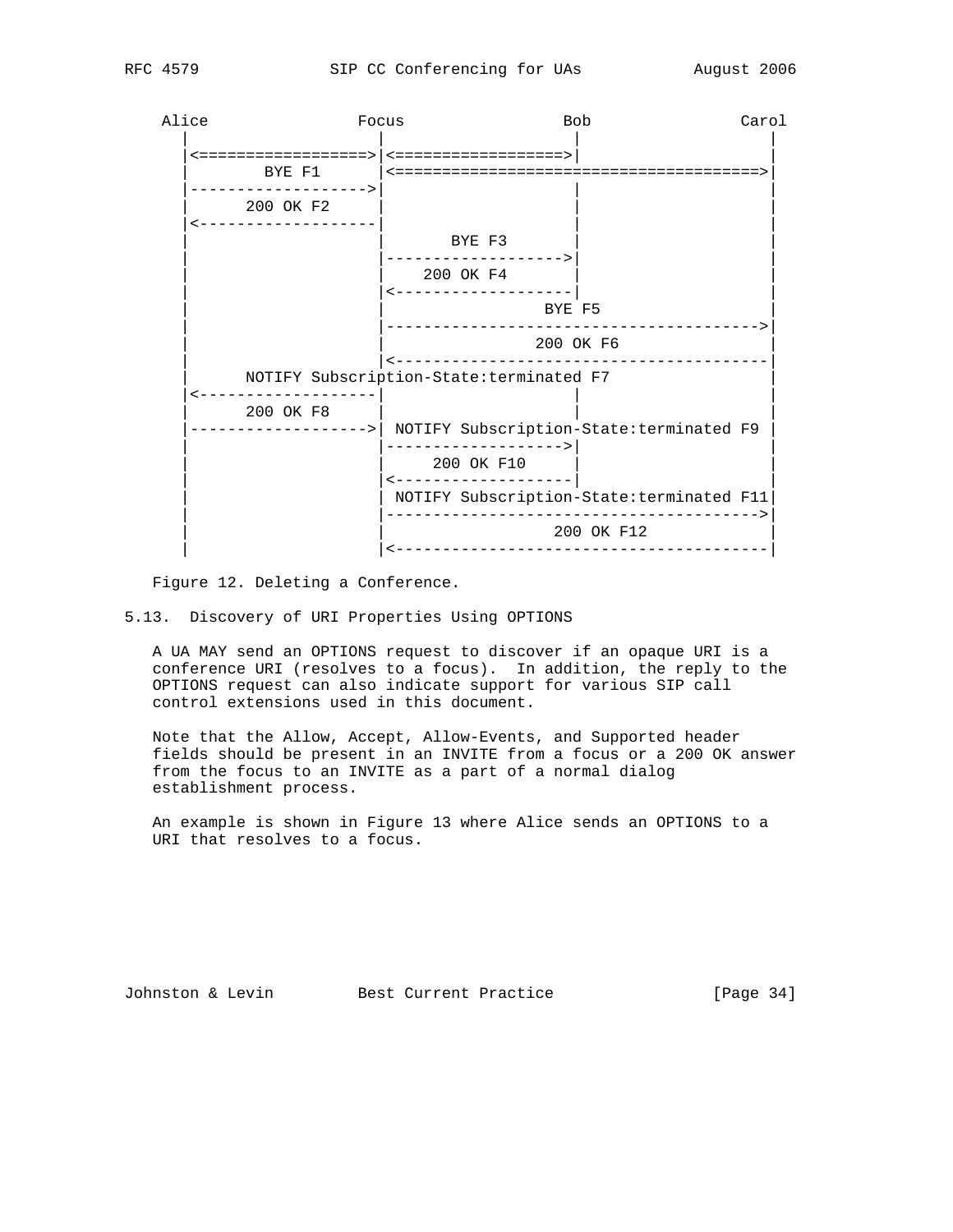Alice Focus Bob Carol | | | | | OPTIONS sip:Conf-ID F1 | | |------------------->| | | 200 OK Contact: Conf-ID; isfocus F2 |<-------------------| | |

Figure 13. Participant Queries Capabilities of URI of a Focus.

 Following is an example of message detail of message F2 in Figure 13. Based on the response, Alice's UA learns that the URI is a conference URI and that the responding UA is focus that supports a number of SIP call control extensions.

The response details are as follows:

 F2 SIP/2.0 200 OK Via: SIP/2.0/UDP pc33.atlanta.example.com;branch=z9hG4bKhjsas87 ;received=192.0.2.4 To: <sip:3402934234@conf.example.com>;tag=93810874 From: Alice <sip:alice@atlanta.example.com>;tag=1928301774 Call-ID: a84b4c76e66710 CSeq: 63104 OPTIONS Contact: <sip:3402934234@conf.example.com>;isfocus Allow: INVITE, ACK, CANCEL, OPTIONS, BYE, REFER, SUBSCRIBE, NOTIFY Allow-Events: refer, conference Accept: application/sdp, message/sipfrag Accept-Language: en Supported: replaces, join, gruu Content-Type: application/sdp Content-Length: ...  $v=0$ 

 o=focus431 2890844563 2890842835 IN IP4 ms5.conf.example.com  $s=$  i=Example Conference Hosted by Example.com u=http://conf.example.com/3402934234 e=3402934234@conf-help.example.com p=+18882934234 c=IN IP4 ms5.conf.example.com  $t=0$  0 m=audio 0 RTP/AVP 0 3 5 7 m=video 0 RTP/AVP 31 32

 Useful information from each of these headers is detailed in the next sections.

Johnston & Levin Best Current Practice [Page 35]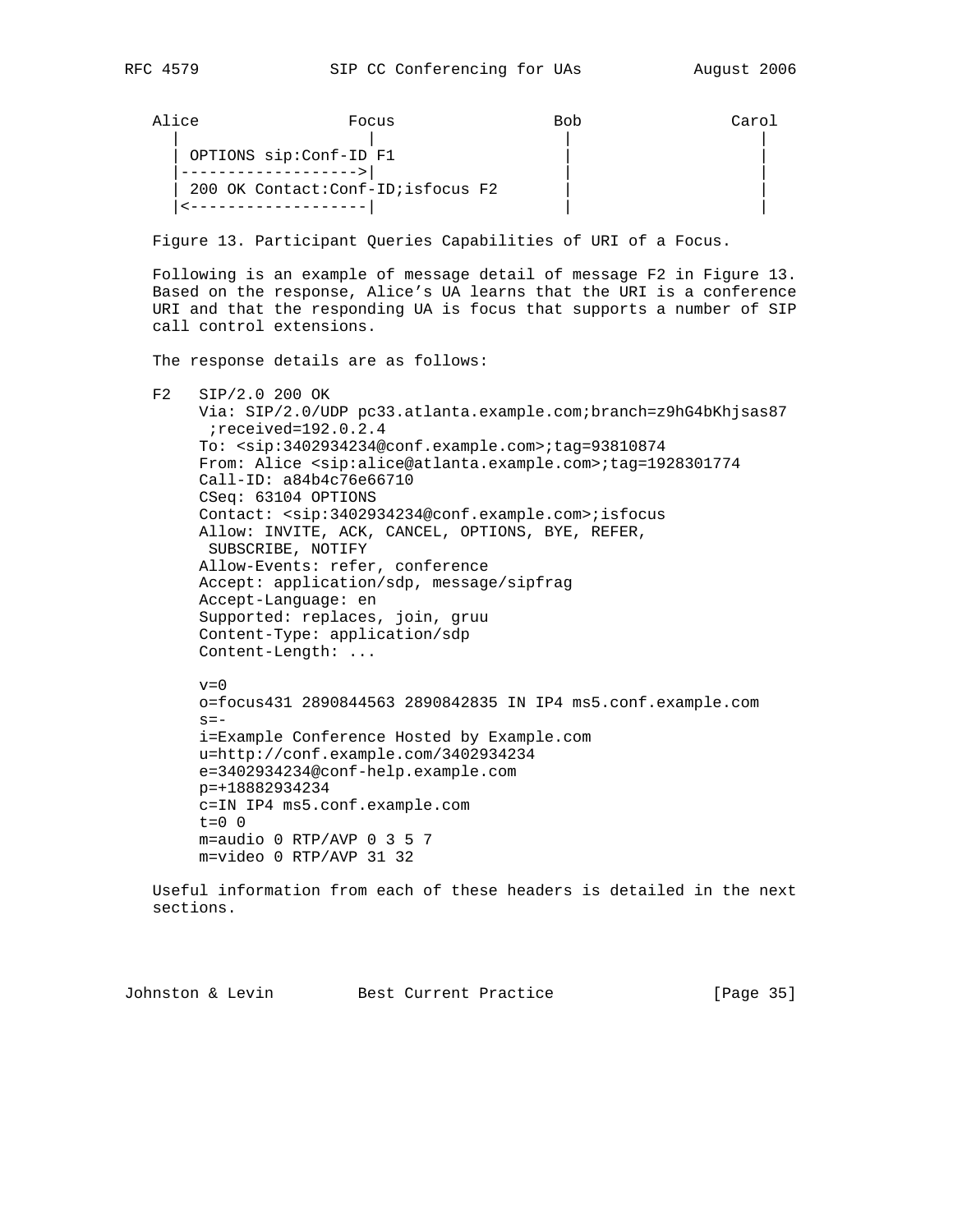Allow. The support of methods such as REFER, SUBSCRIBE, and NOTIFY indicates that the user agent supports call control and SIP events.

 Accept. The support of bodies such as message/sipfrag [12] indicates support of call control.

 Allow-Events. Indicates support of event packages such as refer [4] and conference [9].

 Supported. Indicates support of extensions such as replaces, join, and gruu.

 Contact. The presence of the 'isfocus' feature parameter in the Contact header indicates that the URI is a conference URI and that the UA is a focus.

6. Security Considerations

 This specification defines the interaction between a focus UA and a participant UA in a conferencing application. As a result, the security considerations and mechanisms defined in RFC 3261 [2] apply. However, there are some aspects unique to conferencing that will be discussed here.

 A conference often involves the use of substantial network bandwidth and computing resources. As a result, authentication is even more important than in a simple peer-to-peer session. As discussed in the conferencing framework [8], conferences often have policy related to conferencing resources. A focus SHOULD authenticate participants before joining them to a conference and allowing utilization of conferencing resources. Different policies can be applied by a focus to different participants based on the result of authentication.

 A participant will be interacting with a number of other participants through the focus. As a result, a participant should authenticate the focus and be sure that the focus used for the conference is trusted. Normal SIP authentication mechanisms are suitable for participant and focus authentication, such as SIP Digest utilizing a shared secret, or certificates, or a secured SIP identity mechanism. In addition, a focus SHOULD support Secure SIP connections so that hop-by-hop mutual authentication and confidentiality provided by TLS can be achieved.

 In the SIP dialog between them, a focus utilizes the 'isfocus' feature tag to indicate that the UA is acting as a focus. As such, the SIP header fields such as Contact SHOULD have end to end integrity. A participant and focus SHOULD support an end-to-end integrity mechanism such as S/MIME.

Johnston & Levin Best Current Practice [Page 36]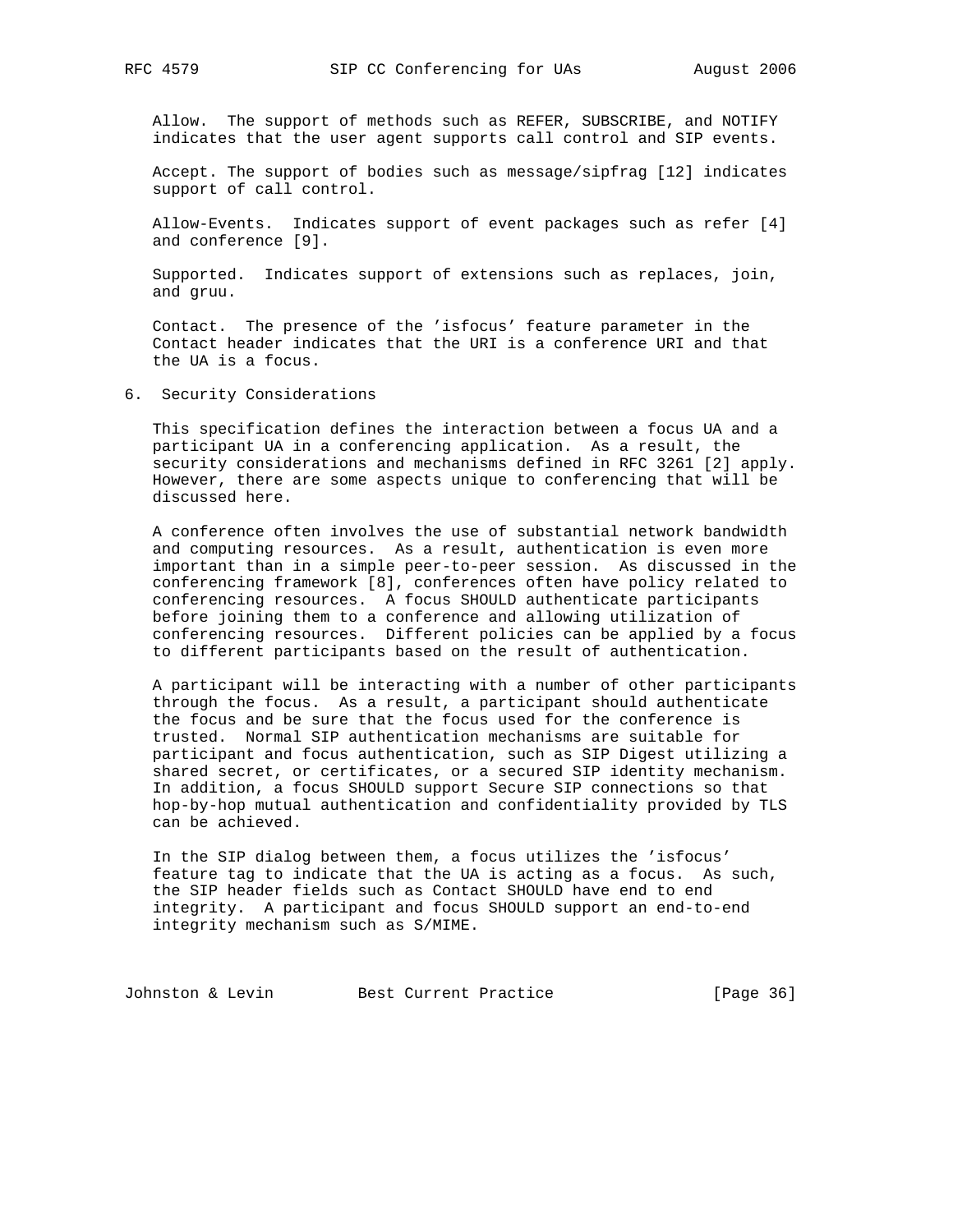Once a participant has learned that the other UA is a focus, SIP call control operations (such as REFER) can be implemented, or a subscription to the conference package of the focus might be attempted. The security considerations described in RFC 3515 [4] apply to any REFER call control operations. A focus and participant will apply policy to determine which call control operations are allowed.

 A focus accepting subscriptions to the conference package must follow the security considerations in RFC 4575 [9]. Since notifications can carry sensitive information, the subscriptions should be authenticated and the notifications delivered with confidentiality and integrity protection. Since a participant is not able to authenticate other participants directly, a participant must rely on the focus to perform this authentication.

 A focus MUST support a participant's request for privacy, either through conference policy or as expressed through the signaling. For example, a participant joining a conference and including a Privacy header field [10] must not have identity information revealed to other participants by the focus. If other signaling protocols are used, privacy signaled through them also must be respected.

7. Contributors

 We would like to thank Rohan Mahy, Jonathan Rosenberg, Roni Even, Petri Koskelainen, Brian Rosen, Paul Kyzivat, Eric Burger, and others in list discussions.

 Thanks to Miguel Garcia for his detailed last-call review and suggestions.

Johnston & Levin Best Current Practice [Page 37]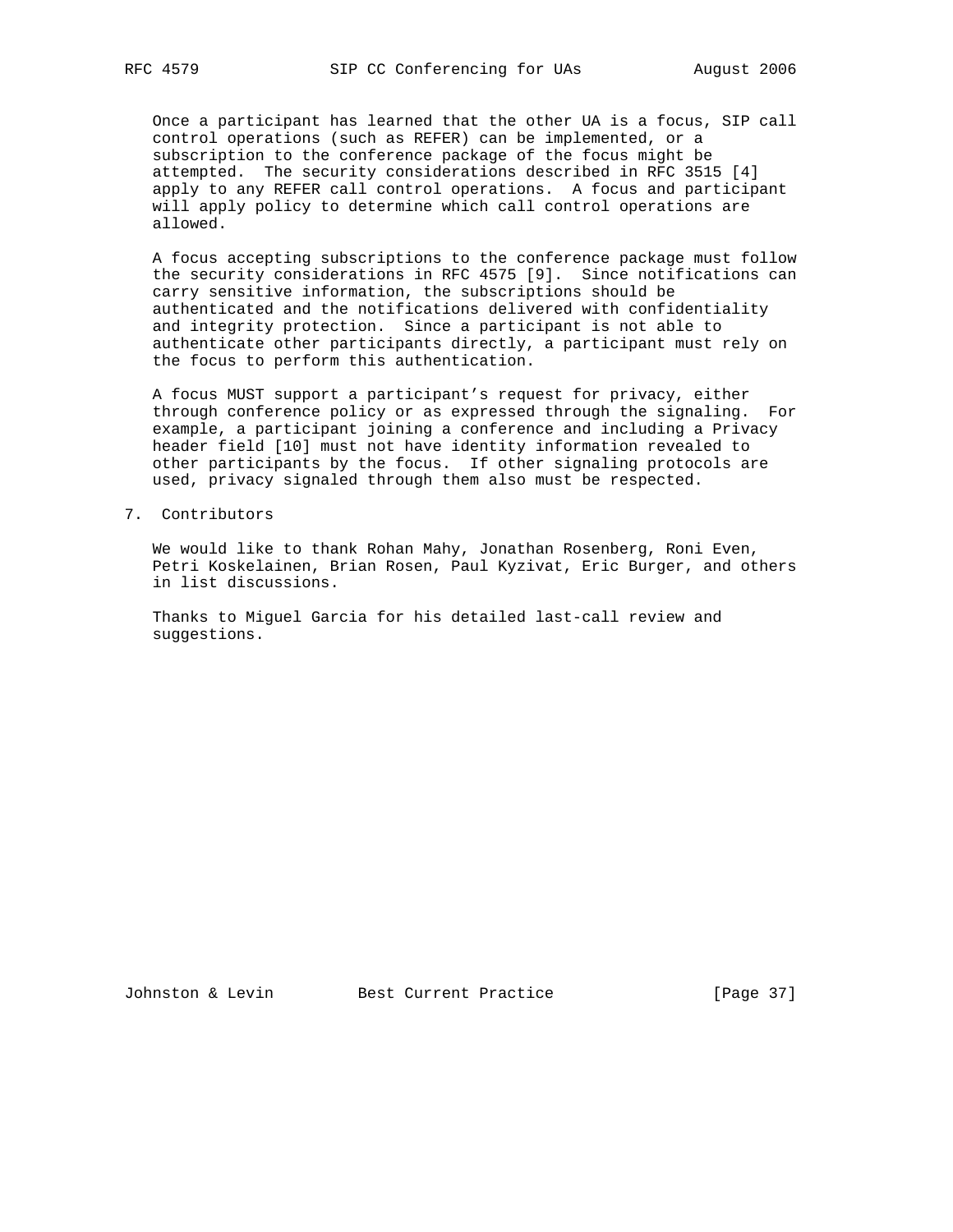# 8. References

- 8.1. Normative References
	- [1] Bradner, S., "Key words for use in RFCs to Indicate Requirement Levels", BCP 14, RFC 2119, March 1997.
	- [2] Rosenberg, J., Schulzrinne, H., Camarillo, G., Johnston, A., Peterson, J., Sparks, R., Handley, M., and E. Schooler, "SIP: Session Initiation Protocol", RFC 3261, June 2002.
	- [3] Roach, A., "Session Initiation Protocol (SIP)-Specific Event Notification", RFC 3265, June 2002.
	- [4] Sparks, R., "The Session Initiation Protocol (SIP) Refer Method", RFC 3515, April 2003.
	- [5] Rosenberg, J., Schulzrinne, H., and P. Kyzivat, "Indicating User Agent Capabilities in the Session Initiation Protocol (SIP)", RFC 3840, August 2004.
	- [6] Mahy, R., Biggs, B., and R. Dean, "The Session Initiation Protocol (SIP) "Replaces" Header", RFC 3891, September 2004.
	- [7] Mahy, R. and D. Petrie, "The Session Initiation Protocol (SIP) "Join" Header", RFC 3911, October 2004.
	- [8] Rosenberg, J., "A Framework for Conferencing with the Session Initiation Protocol (SIP)", RFC 4353, February 2006.
	- [9] Rosenberg, J., Schulzrinne, H., and O. Levin, "A Session Initiation Protocol (SIP) Event Package for Conference State", RFC 4575, August 2006.
	- [10] Peterson, J., "A Privacy Mechanism for the Session Initiation Protocol (SIP)", RFC 3323, November 2002.
- 8.2. Informative References
	- [11] Campbell, B. and R. Sparks, "Control of Service Context using SIP Request-URI", RFC 3087, April 2001.
	- [12] Sparks, R., "Internet Media Type message/sipfrag", RFC 3420, November 2002.
	- [13] Johnston, A., Donovan, S., Sparks, R., Cunningham, C., and K. Summers, "Session Initiation Protocol (SIP) Basic Call Flow Examples", BCP 75, RFC 3665, December 2003.

Johnston & Levin Best Current Practice [Page 38]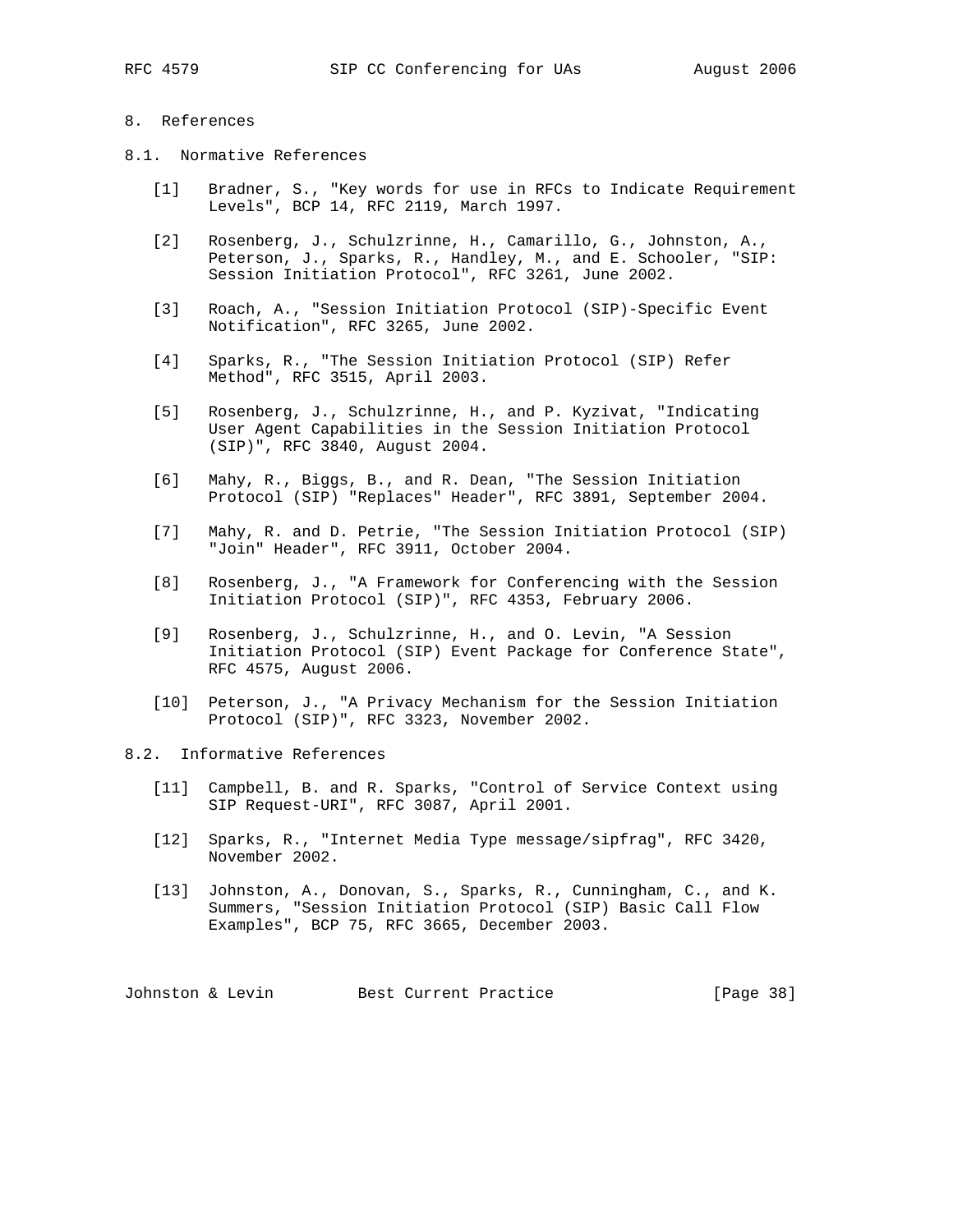- [14] Levin, O. and R. Even, "High Level Requirements for Tightly Coupled SIP Conferencing", RFC 4245, November 2005.
- [15] Mahy, R., "A Call Control and Multi-party usage framework for the Session Initiation Protocol (SIP)", Work in Progress, February 2005.
- [16] Rosenberg, J., "Obtaining and Using Globally Routable User Agent (UA) URIs (GRUU) in the Session Initiation Protocol (SIP)", Work in Progress, February 2005.
- [17] Sparks, R., Johnston, A., and D. Petrie, "Session Initiation Protocol Call Control - Transfer", Work in Progress, April 2005.
- [18] Rosenberg, J., Schulzrinne, H., and R. Mahy, "An INVITE- Initiated Dialog Event Package for the Session Initiation Protocol (SIP)", RFC 4235, November 2005.

Johnston & Levin Best Current Practice [Page 39]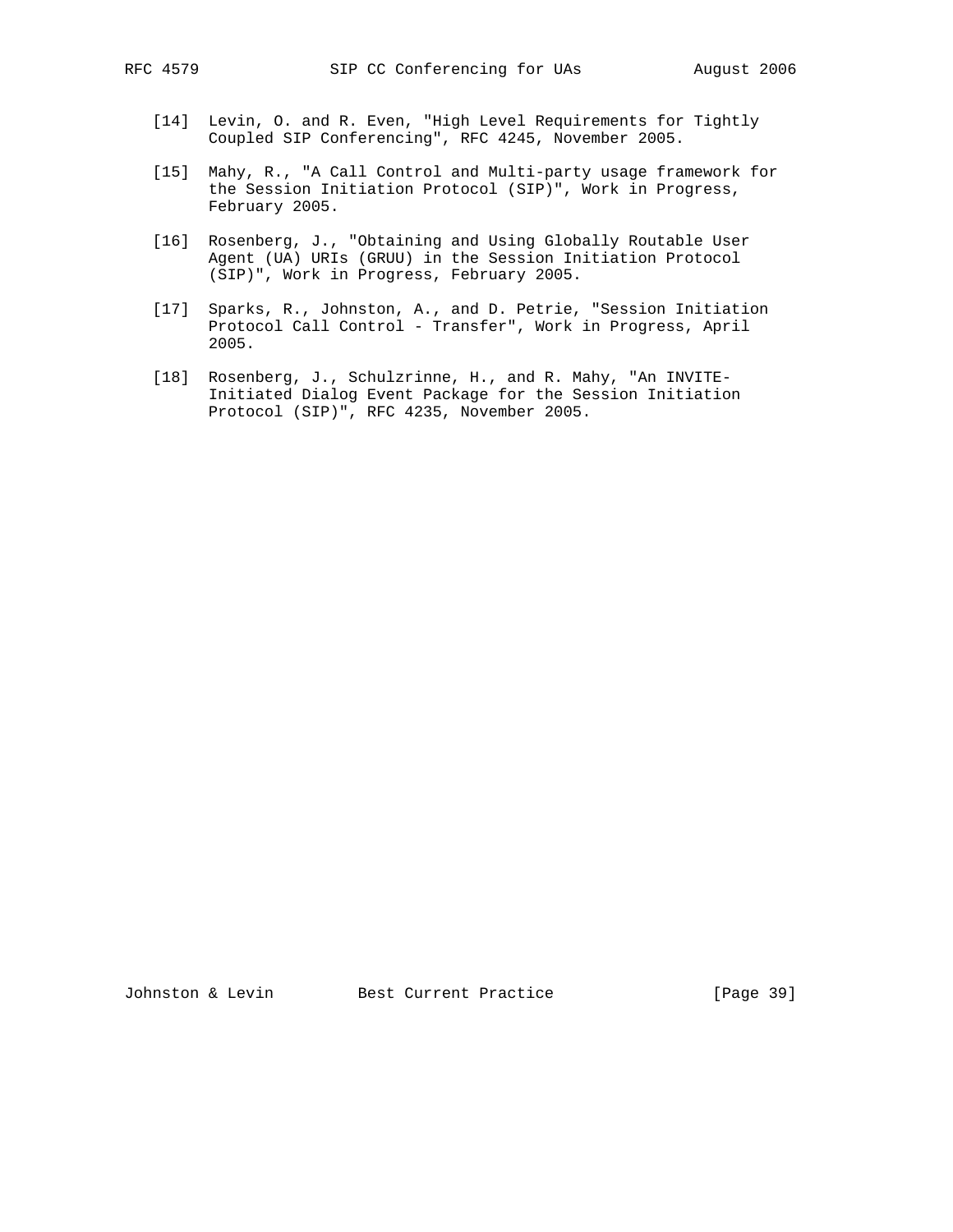Appendix A: Creating a Conference by a Conference-Unaware UA

 This section discusses how a human user operating a conference unaware UA can create and add participants to a conference. This method is described as an appendix since it is NOT RECOMMENDED. The scenarios involving creating a conference using ad-hoc or manual means are recommended over this scenario. This scenario is included, however, for completeness.

 A user (human) would choose a conference URI according to system rules and insert it into the Request-URI of the INVITE. This same URI is echoed by a focus adhering to certain addressing conventions (discussed below) in the Contact header by the focus. Additional participants could be added by non-SIP means (publication of the chosen conference URI using web pages, email, IM, etc.). Alternatively, the conference-unaware UA could then add other participants to the conference using SIP call control by establishing a session with them, then transferring [17] them to the conference URI. Note that in this scenario only the user (human) is aware of the conferencing application, and the conference-unaware UA only need support RFC 3261 [2] and optionally call transfer.

 Making this work does impose certain addressing conventions on a system. As a service/implementation choice, a system could allow the creator of the conference to choose the user portion of the conference URI. However, this requires the URI format to be agreed upon between a user and the system.

 For example, a service provider might reserve the domain conf.example.com for all conference URIs. Any URI in the domain of conf.example.com would resolve to the focus. The focus could be configured to interpret an unknown user part in the conf.example.com domain as a request for a conference to be created with the conference URI as the Request-URI. For example, an INVITE sent with a Request-URI of sip:k32934208ds72@conf.example.com could be routed to the focus that would then create the conference. This conference URI should be registered by the newly created focus to become routable as a conference URI within the conf.example.com domain. The returned Contact would look as follows:

Contact: <sip:k32934208ds72@conf.example.com>;isfocus

Johnston & Levin Best Current Practice [Page 40]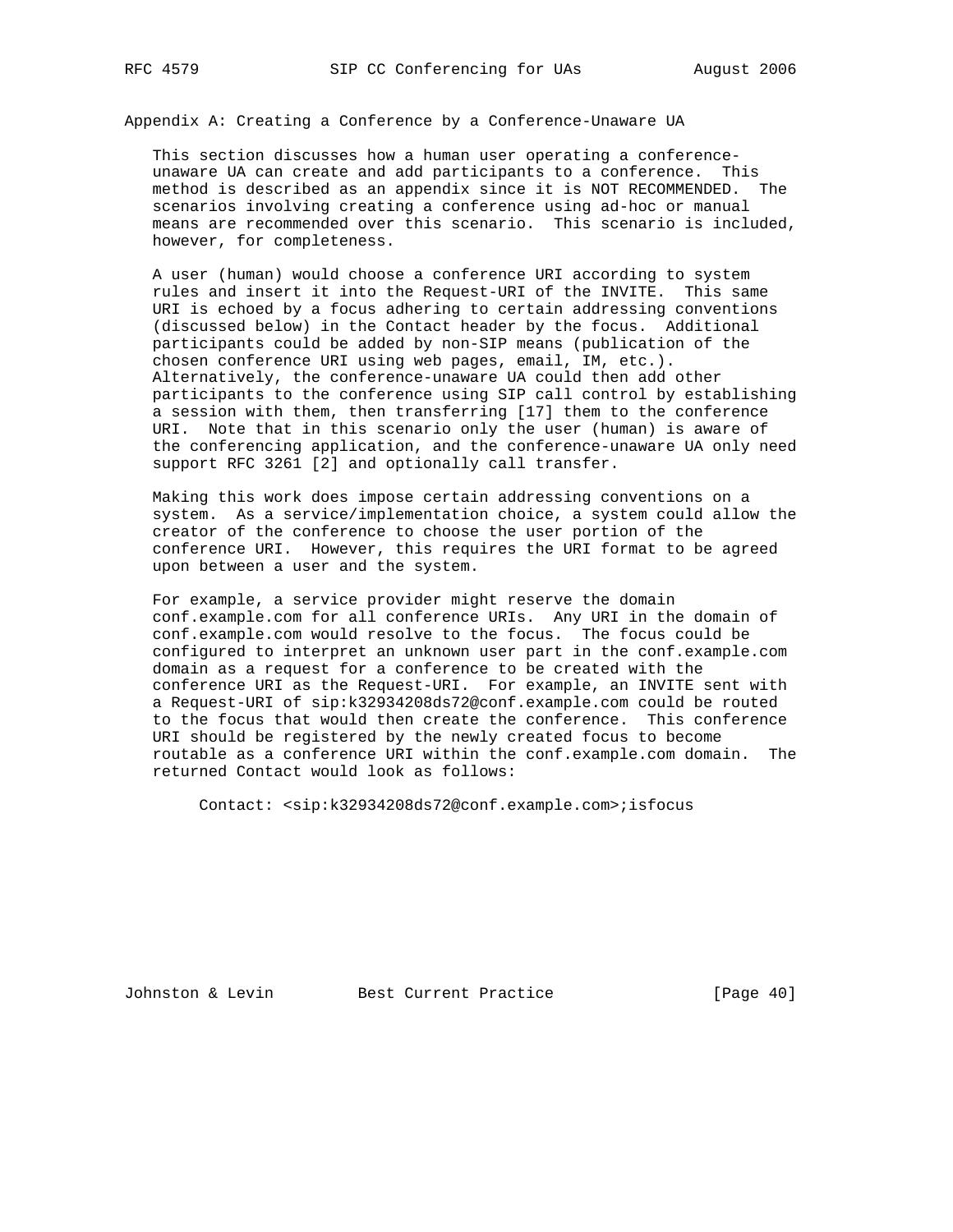Note, however, that this approach relies on conventions adopted between the user (human) and the focus. Also, the approach is not robust against collisions in the conference names. If a second user wishing to create a new conference happened to choose the same user part as an existing conference, the result would be that the second user would be added into the existing conference instead of creating a new one.

 As a result, methods of conference creation in which the conference URI is an opaque URI generated by the focus are preferred.

 An example call flow is shown in Figure 14. The participant Alice creates the conference URI (using some convention agreed to with the focus domain) and sends an INVITE to that URI which creates the focus. The focus creates the conference and returns the same conference URI in the 200 OK answer to the INVITE (which is ignored by the conference-unaware UA).

| Alice | Focus                                                        | <b>Bob</b> |  | Carol |  |
|-------|--------------------------------------------------------------|------------|--|-------|--|
|       | Alice creates the conference and chooses the conference URI. |            |  |       |  |
|       |                                                              |            |  |       |  |
|       | INVITE sip:Conf-ID F1                                        |            |  |       |  |
|       |                                                              |            |  |       |  |
|       | 180 Ringing F2                                               |            |  |       |  |
|       |                                                              |            |  |       |  |
|       | 200 OK Contact: Conf-ID; isfocus F3                          |            |  |       |  |
|       |                                                              |            |  |       |  |
|       | ACK F4                                                       |            |  |       |  |
|       |                                                              |            |  |       |  |
|       | RTP                                                          |            |  |       |  |
|       |                                                              |            |  |       |  |

 Figure 14. Not Recommended: Conferencing Unaware Participant Creates a Conference

Johnston & Levin Best Current Practice [Page 41]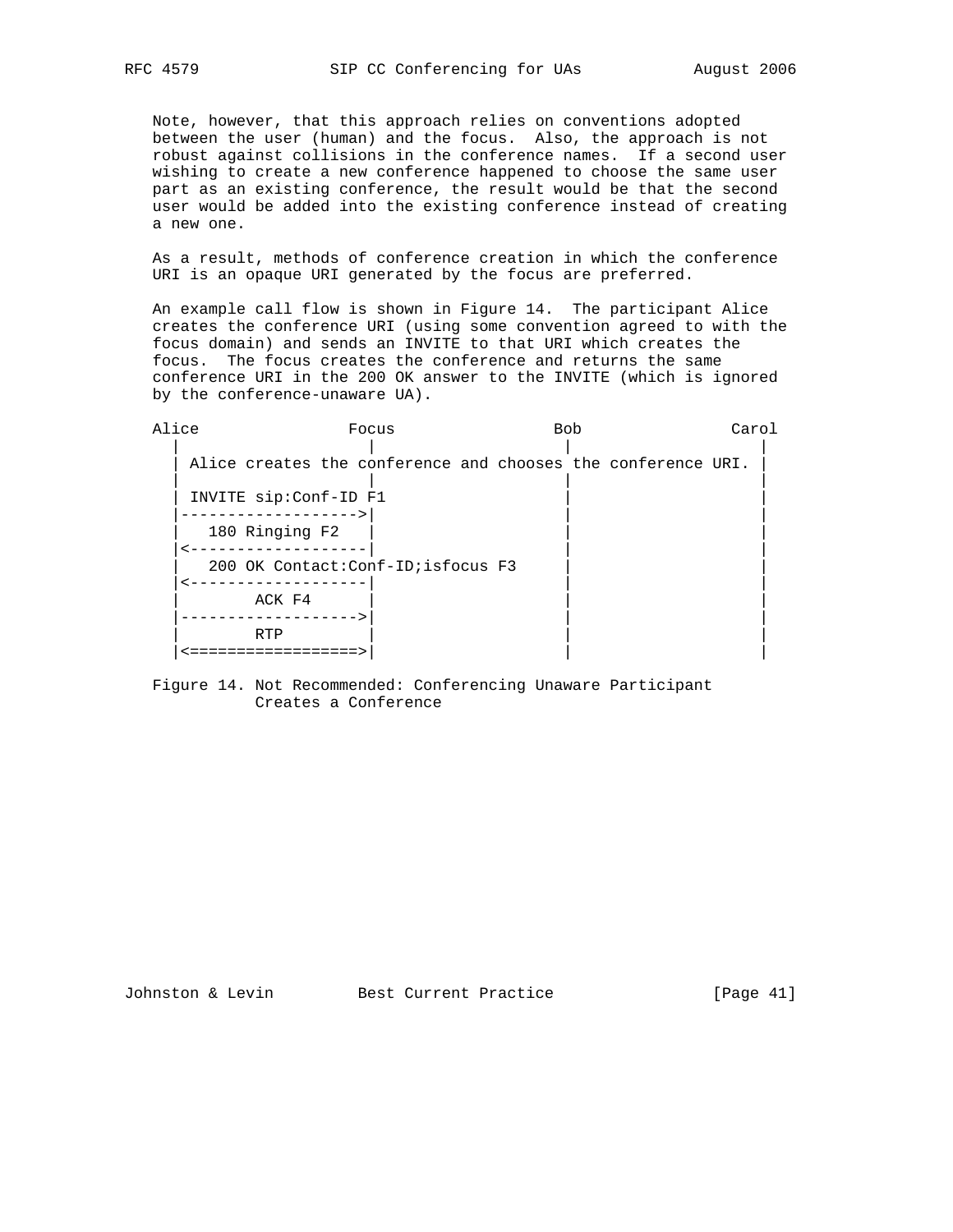Authors' Addresses

 Alan Johnston Avaya St. Louis, MO 63102

EMail: alan@sipstation.com

 Orit Levin Microsoft Corporation One Microsoft Way Redmond, WA 98052

EMail: oritl@microsoft.com

Johnston & Levin Best Current Practice [Page 42]